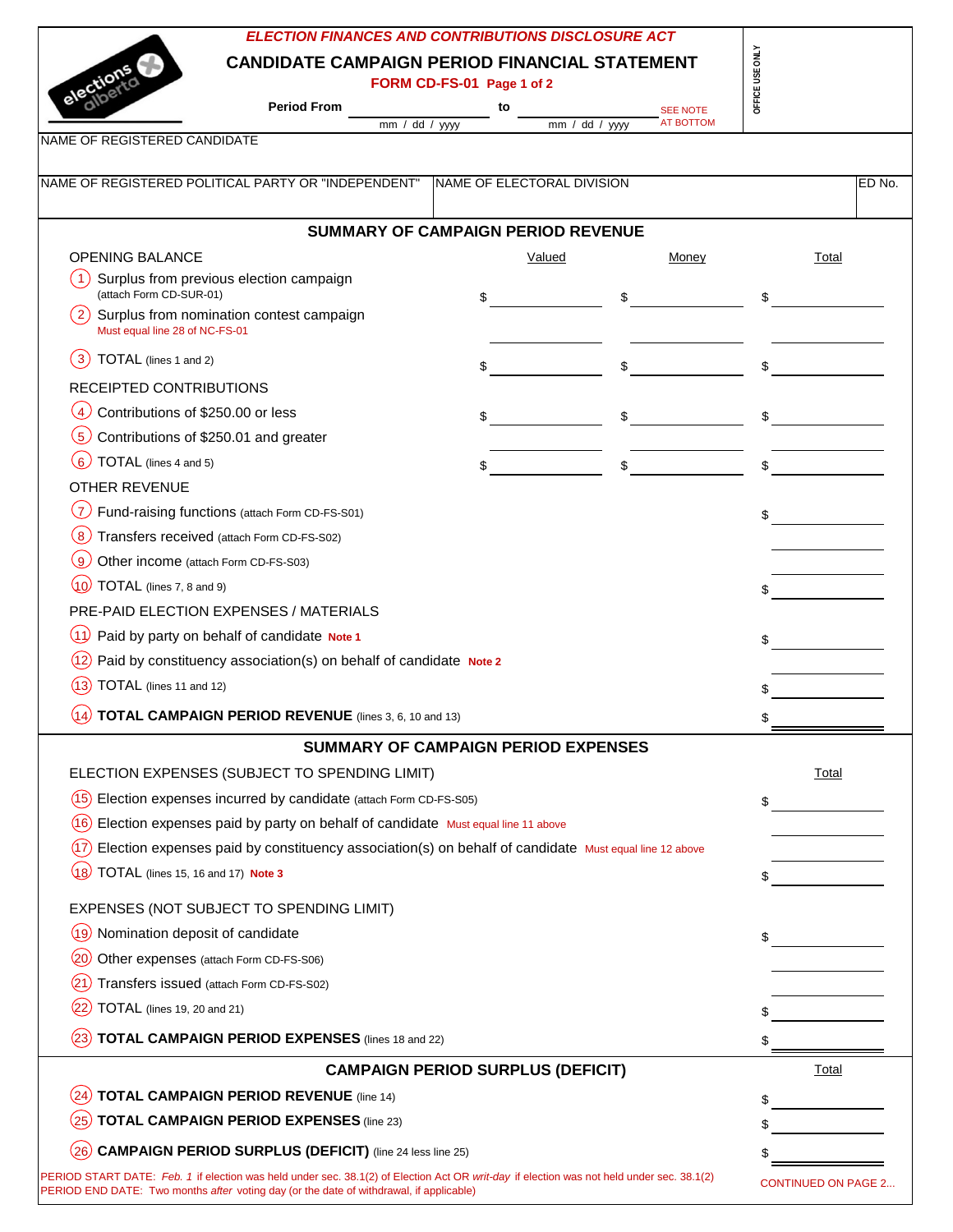|                                                                                                                                                                                                                                                                                                                                                                                                                                                                                                                                                                                                                                                                                                                                   |                |                           | <b>ELECTION FINANCES AND CONTRIBUTIONS DISCLOSURE ACT</b>                                                                                               |                 |                             |        |
|-----------------------------------------------------------------------------------------------------------------------------------------------------------------------------------------------------------------------------------------------------------------------------------------------------------------------------------------------------------------------------------------------------------------------------------------------------------------------------------------------------------------------------------------------------------------------------------------------------------------------------------------------------------------------------------------------------------------------------------|----------------|---------------------------|---------------------------------------------------------------------------------------------------------------------------------------------------------|-----------------|-----------------------------|--------|
| election<br><b>Period From</b>                                                                                                                                                                                                                                                                                                                                                                                                                                                                                                                                                                                                                                                                                                    |                | FORM CD-FS-01 Page 2 of 2 | <b>CANDIDATE CAMPAIGN PERIOD FINANCIAL STATEMENT</b>                                                                                                    | OFFICE USE ONLY |                             |        |
|                                                                                                                                                                                                                                                                                                                                                                                                                                                                                                                                                                                                                                                                                                                                   | mm / dd / yyyy | to                        | mm / dd / yyyy                                                                                                                                          |                 |                             |        |
| NAME OF REGISTERED CANDIDATE                                                                                                                                                                                                                                                                                                                                                                                                                                                                                                                                                                                                                                                                                                      |                |                           |                                                                                                                                                         |                 |                             |        |
| NAME OF REGISTERED POLITICAL PARTY OR "INDEPENDENT"                                                                                                                                                                                                                                                                                                                                                                                                                                                                                                                                                                                                                                                                               |                |                           | NAME OF ELECTORAL DIVISION                                                                                                                              |                 |                             | ED No. |
|                                                                                                                                                                                                                                                                                                                                                                                                                                                                                                                                                                                                                                                                                                                                   |                |                           | STATEMENT OF ASSETS AND LIABILITIES                                                                                                                     |                 |                             |        |
| <b>ASSETS</b>                                                                                                                                                                                                                                                                                                                                                                                                                                                                                                                                                                                                                                                                                                                     | Total          |                           | <b>LIABILITIES</b>                                                                                                                                      |                 | Total                       |        |
| Cash on deposit<br>$\overline{27}$                                                                                                                                                                                                                                                                                                                                                                                                                                                                                                                                                                                                                                                                                                | \$             |                           | (33) Funds on loan (attach Form CD-FS-S09)                                                                                                              | \$              |                             |        |
| Petty cash & other funds<br>28                                                                                                                                                                                                                                                                                                                                                                                                                                                                                                                                                                                                                                                                                                    |                | (34)                      | Accounts payable to suppliers<br>(attach Form CD-FS-S10)                                                                                                |                 |                             |        |
| Accounts receivable<br>$\left(29\right)$<br>(attach Form CD-FS-S07)                                                                                                                                                                                                                                                                                                                                                                                                                                                                                                                                                                                                                                                               |                | (35)                      | Debts incurred but not yet billed<br>(attach Form CD-FS-S11)                                                                                            |                 |                             |        |
| (30)<br>Bonds, stocks and securities                                                                                                                                                                                                                                                                                                                                                                                                                                                                                                                                                                                                                                                                                              |                | (36)                      | Other liabilities (attach Form CD-FS-S12)                                                                                                               |                 |                             |        |
| Other assets at cost<br>31)<br>(attach Form CD-FS-S08)                                                                                                                                                                                                                                                                                                                                                                                                                                                                                                                                                                                                                                                                            |                |                           |                                                                                                                                                         |                 |                             |        |
| 32<br>TOTAL (lines 27 to 31)                                                                                                                                                                                                                                                                                                                                                                                                                                                                                                                                                                                                                                                                                                      | \$             |                           | TOTAL (lines 33 to 36)                                                                                                                                  | \$              |                             |        |
| NET ASSETS (LIABILITIES) (line 32 less line 37) Must equal line 26, pg 1<br>38                                                                                                                                                                                                                                                                                                                                                                                                                                                                                                                                                                                                                                                    |                |                           |                                                                                                                                                         |                 |                             |        |
|                                                                                                                                                                                                                                                                                                                                                                                                                                                                                                                                                                                                                                                                                                                                   |                |                           | DOCUMENTS TO BE ATTACHED TO THIS FINANCIAL STATEMENT                                                                                                    |                 |                             |        |
| List of contributor name(s), address(es) and amount(s), for contributions over \$250 in aggregate (for public files)<br>3.<br>List of contributor name(s) and amount(s) only, for contributions over \$250 in aggregate (for web-posting)<br>4.<br>Bank statements for the reporting period<br>5.                                                                                                                                                                                                                                                                                                                                                                                                                                 |                |                           |                                                                                                                                                         |                 |                             |        |
| 6. Forms:<br>Surplus from Previous Election (CD-SUR-01)<br>Fund-raising Functions (CD-FS-S01)<br>Transfer Detail (CD-FS-S02)<br>Other Income (CD-FS-S03)                                                                                                                                                                                                                                                                                                                                                                                                                                                                                                                                                                          |                |                           | Accounts Receivable (CD-FS-S07)<br>Other Assets (CD-FS-S08)<br>Funds on Loan (CD-FS-S09)<br>Accounts Payable (CD-FS-S10)                                |                 |                             |        |
| Election Expenses Subject to Spending Limit (CD-FS-S05)<br>Expenses Not Subject to Spending Limit (CD-FS-S06)<br>7. Copies of election expense report sub-schedules from party under PA-AFS-S05.1 / PA-CFS-S05.1 and from constituency association<br>under A-AFS-S05.1                                                                                                                                                                                                                                                                                                                                                                                                                                                           |                |                           | Debts Incurred (CD-FS-S11)<br>Other Liabilities (CD-FS-S12)                                                                                             |                 |                             |        |
| 1. LINES 11 & 16: Election expenses subject to the candidate's spending limit that were paid by the party on behalf of this candidate must be carried<br>forward to this financial statement to ensure they are counted toward the candidate's spending limit. Enter the total value of the pre-paid election<br>expenses as revenue on Line 11 "Paid by party" as reported on the party's annual financial statement(s) and campaign return as applicable. Enter<br>the same total amount as an expense on Line 16 "Election expenses paid by party". Attach copies of the party's election expense report sub-<br>schedules under forms PA-AFS-S05.1 and PA-CFS-S05.1 that relate to this candidate, for support documentation. |                |                           | NOTES FOR COMPLETION OF THIS FORM                                                                                                                       |                 |                             |        |
| 2. LINES 12 & 17: Election expenses subject to the candidate's spending limit that were paid by constituency association(s) on behalf of this<br>candidate must be carried forward to this financial statement to ensure they are counted toward the candidate's spending limit. Enter the total<br>value of the pre-paid election expenses as revenue on Line 12 "Paid by constituency association(s)" as reported on CA annual financial<br>statement(s). Enter the same total amount as an expense on Line 17 "Election expenses paid by constituency association(s)". Attach copies of CA<br>election expense report sub-schedules under form CA-AFS-S05.1 that relate to this candidate, for support documentation.          |                |                           |                                                                                                                                                         |                 |                             |        |
| 3. LINE 18: The election expense limit for a registered candidate in respect of an election in an electoral division is \$50,000 (EFCDA section 41.3(1).<br>Limits are adjusted in accordance with EFCDA section 41.5.                                                                                                                                                                                                                                                                                                                                                                                                                                                                                                            |                |                           |                                                                                                                                                         |                 |                             |        |
| This is to certify that, to the best of my knowledge, this financial statement accurately and completely reflects all<br><b>Chief Financial Officer:</b>                                                                                                                                                                                                                                                                                                                                                                                                                                                                                                                                                                          |                |                           | ATTESTATION OF CHIEF FINANCIAL OFFICER AND CANDIDATE<br>financial transactions relating to the campaign period of the above named registered candidate. |                 |                             |        |
| <b>Printed Name</b><br>Candidate:                                                                                                                                                                                                                                                                                                                                                                                                                                                                                                                                                                                                                                                                                                 |                |                           | Signature                                                                                                                                               |                 | mm / dd / yyy               |        |
| <b>Printed Name</b>                                                                                                                                                                                                                                                                                                                                                                                                                                                                                                                                                                                                                                                                                                               |                |                           | Signature                                                                                                                                               |                 | $\overline{mm}$ / dd / yyyy |        |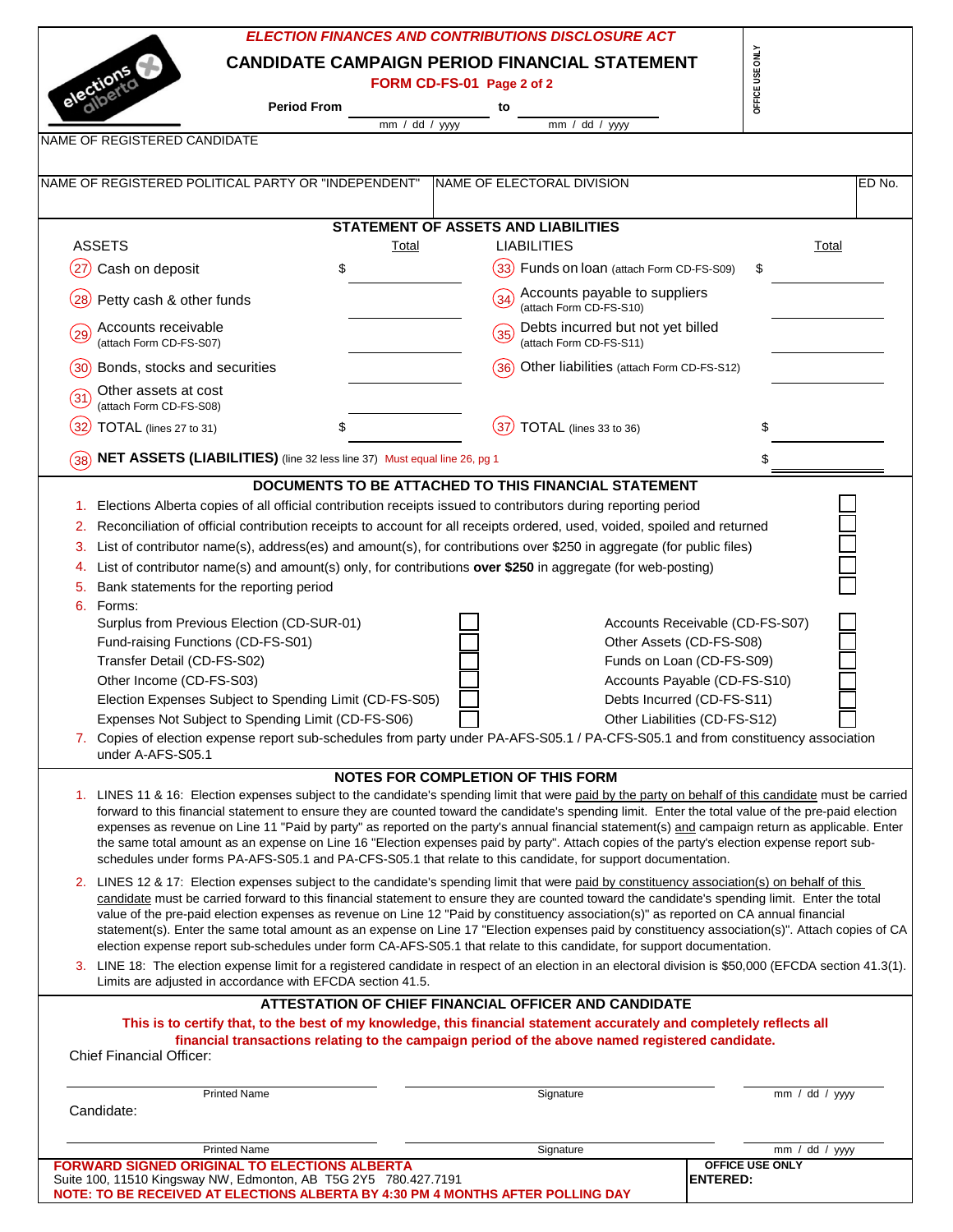

Return apply equally to this document.

# *ELECTION FINANCES AND CONTRIBUTIONS DISCLOSURE ACT* **CANDIDATE SURPLUS FROM PREVIOUS ELECTION CAMPAIGN FORM CD-SUR-01**

| ≃<br>É |
|--------|
| 51     |
| 出<br>Ğ |
|        |

Τ

| NAME OF REGISTERED CANDIDATE |                                                                                                                                                                                                                                                                                                                                                                                                                                                                                                                                                          |                                   |                                           |        |        |
|------------------------------|----------------------------------------------------------------------------------------------------------------------------------------------------------------------------------------------------------------------------------------------------------------------------------------------------------------------------------------------------------------------------------------------------------------------------------------------------------------------------------------------------------------------------------------------------------|-----------------------------------|-------------------------------------------|--------|--------|
|                              |                                                                                                                                                                                                                                                                                                                                                                                                                                                                                                                                                          |                                   |                                           |        |        |
|                              |                                                                                                                                                                                                                                                                                                                                                                                                                                                                                                                                                          | <b>PREVIOUS ELECTION CAMPAIGN</b> |                                           |        |        |
| <b>YEAR - 20</b>             | <b>GENERAL ELECTION</b>                                                                                                                                                                                                                                                                                                                                                                                                                                                                                                                                  | <b>BY-ELECTION</b>                |                                           |        |        |
|                              | NAME OF REGISTERED POLITICAL PARTY OR "INDEPENDENT"                                                                                                                                                                                                                                                                                                                                                                                                                                                                                                      | NAME OF ELECTORAL DIVISION        |                                           |        | ED No. |
|                              |                                                                                                                                                                                                                                                                                                                                                                                                                                                                                                                                                          | <b>CURRENT ELECTION CAMPAIGN</b>  |                                           |        |        |
| $YEAR - 20$                  | <b>GENERAL ELECTION</b>                                                                                                                                                                                                                                                                                                                                                                                                                                                                                                                                  | <b>BY-ELECTION</b>                |                                           |        |        |
|                              | NAME OF REGISTERED POLITICAL PARTY OR "INDEPENDENT"                                                                                                                                                                                                                                                                                                                                                                                                                                                                                                      | NAME OF ELECTORAL DIVISION        |                                           |        | ED No. |
|                              |                                                                                                                                                                                                                                                                                                                                                                                                                                                                                                                                                          |                                   |                                           |        |        |
|                              |                                                                                                                                                                                                                                                                                                                                                                                                                                                                                                                                                          | Valued                            | Money                                     | Total  |        |
|                              | Surplus from previous election<br>(as reported on previous campaign period financial statement)                                                                                                                                                                                                                                                                                                                                                                                                                                                          | \$                                | \$                                        |        |        |
| Interest earned<br>2         |                                                                                                                                                                                                                                                                                                                                                                                                                                                                                                                                                          |                                   |                                           |        |        |
| 3                            | Value depreciation / bank charges / other                                                                                                                                                                                                                                                                                                                                                                                                                                                                                                                |                                   |                                           |        |        |
|                              |                                                                                                                                                                                                                                                                                                                                                                                                                                                                                                                                                          |                                   |                                           |        |        |
| <b>NET SURPLUS</b><br>5      | Transfers/payments issued (provide details below)                                                                                                                                                                                                                                                                                                                                                                                                                                                                                                        |                                   |                                           |        |        |
|                              | (report on line 1 of current campaign period financial statement CD-FS-01)                                                                                                                                                                                                                                                                                                                                                                                                                                                                               |                                   |                                           |        |        |
|                              |                                                                                                                                                                                                                                                                                                                                                                                                                                                                                                                                                          | <b>TRANSFER/PAYMENT DETAILS</b>   |                                           |        |        |
| <b>Date</b>                  | Transfers/payments issued to                                                                                                                                                                                                                                                                                                                                                                                                                                                                                                                             |                                   |                                           | Amount |        |
|                              |                                                                                                                                                                                                                                                                                                                                                                                                                                                                                                                                                          |                                   |                                           | \$     |        |
|                              |                                                                                                                                                                                                                                                                                                                                                                                                                                                                                                                                                          |                                   |                                           | \$     |        |
|                              |                                                                                                                                                                                                                                                                                                                                                                                                                                                                                                                                                          |                                   |                                           | \$     |        |
|                              |                                                                                                                                                                                                                                                                                                                                                                                                                                                                                                                                                          |                                   |                                           | \$     |        |
|                              |                                                                                                                                                                                                                                                                                                                                                                                                                                                                                                                                                          |                                   |                                           | \$     |        |
|                              |                                                                                                                                                                                                                                                                                                                                                                                                                                                                                                                                                          |                                   |                                           | \$     |        |
|                              |                                                                                                                                                                                                                                                                                                                                                                                                                                                                                                                                                          |                                   |                                           | \$     |        |
|                              |                                                                                                                                                                                                                                                                                                                                                                                                                                                                                                                                                          |                                   |                                           | \$     |        |
|                              |                                                                                                                                                                                                                                                                                                                                                                                                                                                                                                                                                          |                                   | (must agree with line 4 above) TOTAL   \$ |        |        |
|                              | DOCUMENT(S) TO BE ATTACHED TO THIS FINANCIAL STATEMENT<br>Bank statement or other document to support the amount in the "Money" column on line 5. Print-outs of online statements are acceptable.                                                                                                                                                                                                                                                                                                                                                        |                                   |                                           |        |        |
|                              | 1. A candidate's campaign surplus from the candidate's previous election may include:<br>-election goods held at the end of the candidate's campaign for use in a 2nd or subsequent election (EFCDA sec. 41.1(2); and<br>-campaign funds held at the end of the candidate's campaign for use in the candidate's next election. No additional funds may be added,<br>except interest earned (EFCDA section 12).                                                                                                                                           | <b>NOTES</b>                      |                                           |        |        |
| 2.                           | Election goods and campaign surplus funds referred to above may be transferred or paid from time to time to:<br>-the political party that supported this candidate in the previous election;<br>-the constituency association(s) of the political party that supported this candidate in the previous election; or<br>-other candidate(s) of the political party that supported this candidate in the previous election.<br>Surplus funds that cannot be transferred in accordance with the above options must be paid to the Crown in right of Alberta. |                                   |                                           |        |        |
| З.                           | This schedule is an official component of the Candidate Campaign Return. All attestations as to the accuracy of the Candidate Campaign                                                                                                                                                                                                                                                                                                                                                                                                                   |                                   |                                           |        |        |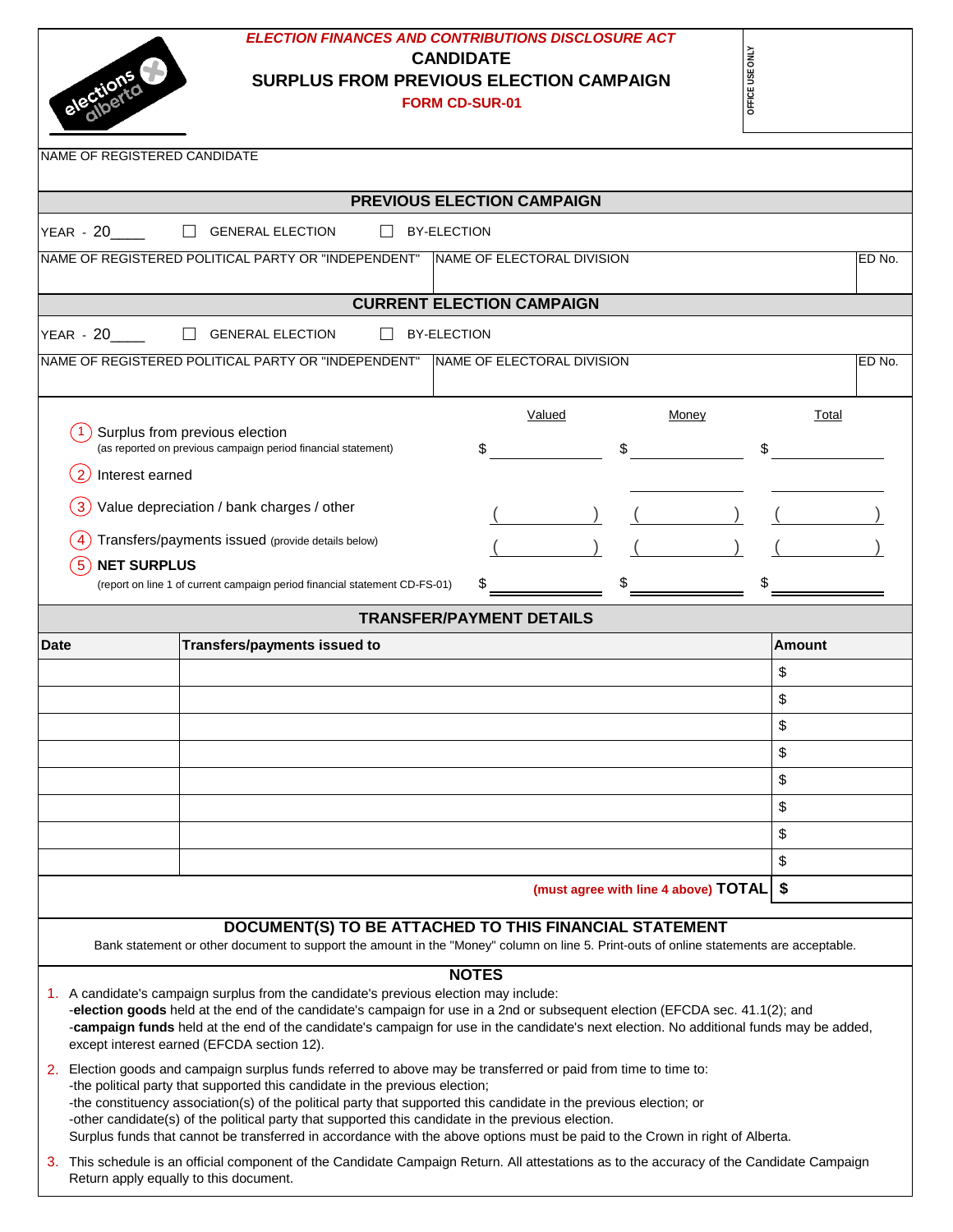| elections                    |                    | ELECTION FINANCES AND CONTRIBUTIONS DISCLOSURE ACT<br><b>FUND-RAISING FUNCTIONS</b><br><b>FORM CD-FS-S01</b> |    |                                                    |                             | OFFICE USE ONLY  |                             |        |
|------------------------------|--------------------|--------------------------------------------------------------------------------------------------------------|----|----------------------------------------------------|-----------------------------|------------------|-----------------------------|--------|
|                              | <b>Period from</b> | $\overline{mm}$ / dd / yyyy                                                                                  | to | $\frac{1}{\text{mm} / \text{dd}}$ / yyyy           |                             |                  |                             |        |
| NAME OF REGISTERED CANDIDATE |                    | PARTY ABBREV.                                                                                                |    | NAME OF ELECTORAL DIVISION                         |                             |                  |                             | ED No. |
| <b>Date</b>                  | <b>Description</b> |                                                                                                              |    | <b>Gross</b><br>income                             | <b>Less</b><br>contribution | portion (if any) | Net fund-<br>raising income |        |
|                              |                    |                                                                                                              |    | \$                                                 | \$                          |                  | \$                          |        |
|                              |                    |                                                                                                              |    | \$                                                 | \$                          |                  | \$                          |        |
|                              |                    |                                                                                                              |    | \$                                                 | \$                          |                  | \$                          |        |
|                              |                    |                                                                                                              |    | \$                                                 | \$                          |                  | \$                          |        |
|                              |                    |                                                                                                              |    | \$                                                 | \$                          |                  | \$                          |        |
|                              |                    |                                                                                                              |    | $\mathsf{\$}$                                      | \$                          |                  | \$                          |        |
|                              |                    |                                                                                                              |    | \$                                                 | \$                          |                  | \$                          |        |
|                              |                    |                                                                                                              |    | \$                                                 | \$                          |                  | \$                          |        |
|                              |                    |                                                                                                              |    | \$                                                 | \$                          |                  | \$                          |        |
|                              |                    |                                                                                                              |    | \$                                                 | \$                          |                  | \$                          |        |
|                              |                    |                                                                                                              |    | (must agree with financial statement line 7) TOTAL |                             |                  | \$                          |        |

#### **NOTES**

- 1. This schedule is an official component of the Candidate Campaign Return. All attestations as to the accuracy of the Candidate Campaign Return apply equally to this documentt.
- 2. In accordance with section 23(2) of the EFCDA, the gross income from any fund-raising function must be recorded. The contribution portion out of the gross income, if applicable, is determined in accordance with section 23(3) of the EFCDA, and recorded under .<br>"receipted contributions" on the financial statement. The net income (gross income less contribution portion) is recorded under "fundraising functions" on the financial statement.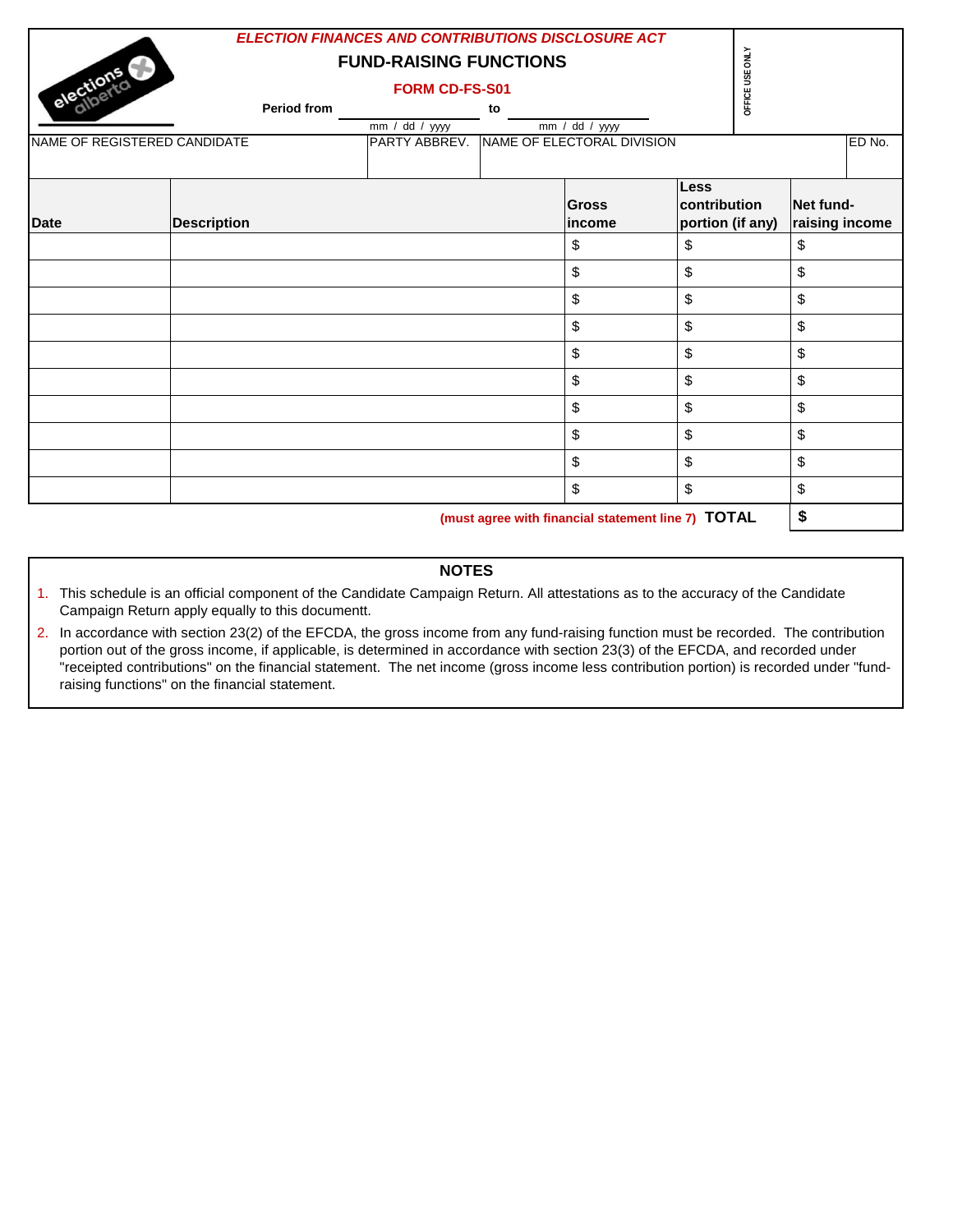| elections   | Period from<br>NAME OF REGISTERED CANDIDATE | mm / dd / yyy<br>PARTY ABBREV. | <b>ELECTION FINANCES AND CONTRIBUTIONS DISCLOSURE ACT</b><br><b>TRANSFER DETAIL</b><br>FORM CD-FS-S02<br>to<br>mm / dd / yyyy<br>NAME OF ELECTORAL DIVISION | USE ONLY<br>OFFICE |       | ED No. |
|-------------|---------------------------------------------|--------------------------------|-------------------------------------------------------------------------------------------------------------------------------------------------------------|--------------------|-------|--------|
| <b>Date</b> | Transfers received from (name of entity)    |                                |                                                                                                                                                             |                    | Value |        |
|             |                                             |                                |                                                                                                                                                             |                    | \$    |        |
|             |                                             |                                |                                                                                                                                                             |                    | \$    |        |
|             |                                             |                                |                                                                                                                                                             |                    | \$    |        |
|             |                                             |                                |                                                                                                                                                             |                    | \$    |        |
|             |                                             |                                |                                                                                                                                                             |                    | \$    |        |
|             |                                             |                                |                                                                                                                                                             |                    | \$    |        |
|             |                                             |                                |                                                                                                                                                             |                    | \$    |        |
|             |                                             |                                |                                                                                                                                                             |                    | \$    |        |
|             |                                             |                                |                                                                                                                                                             |                    | \$    |        |
|             |                                             |                                |                                                                                                                                                             |                    | \$    |        |
|             |                                             |                                |                                                                                                                                                             |                    |       |        |

 **(must agree with financial statement line 8) TOTAL \$**

| <b>Date</b> | Transfers issued to (name of entity)                     | Value         |
|-------------|----------------------------------------------------------|---------------|
|             |                                                          | \$            |
|             |                                                          | \$            |
|             |                                                          | \$            |
|             |                                                          | $\frac{1}{2}$ |
|             |                                                          | \$            |
|             |                                                          | \$            |
|             |                                                          | \$            |
|             |                                                          | \$            |
|             |                                                          | \$            |
|             |                                                          | \$            |
|             | (must agree with financial statement line 21) TOTAL   \$ |               |

### **NOTES**

- 1. Under "transfers received from" and "transfers issued to", include electoral division/constituency association name *and*  candidate/contestant name, as applicable.
- 2. Non-Money Transfers: A registered party and any of its registered constituency associations, registered candidates, registered nomination contestants and registered leadership contestants may transfer to and accept from each other goods or services, or the use of goods or services. Do not include in this schedule any election expenses/materials paid or pre-paid by the party or constituency association on behalf of this candidate; these expenses/materials count toward the candidate's spending limit and are reported elsewhere on this candidate's campaign return.
- 3. Money Transfers: A registered party and any of its registered constituency associations and registered candidates may transfer funds to or from each other. All funds transfers to and from the candidate during the election campaign period must be included in this report.
- 4. This schedule is an official component of the Candidate Campaign Return. All attestations as to the accuracy of the Candidate Campaign Return apply equally to this document.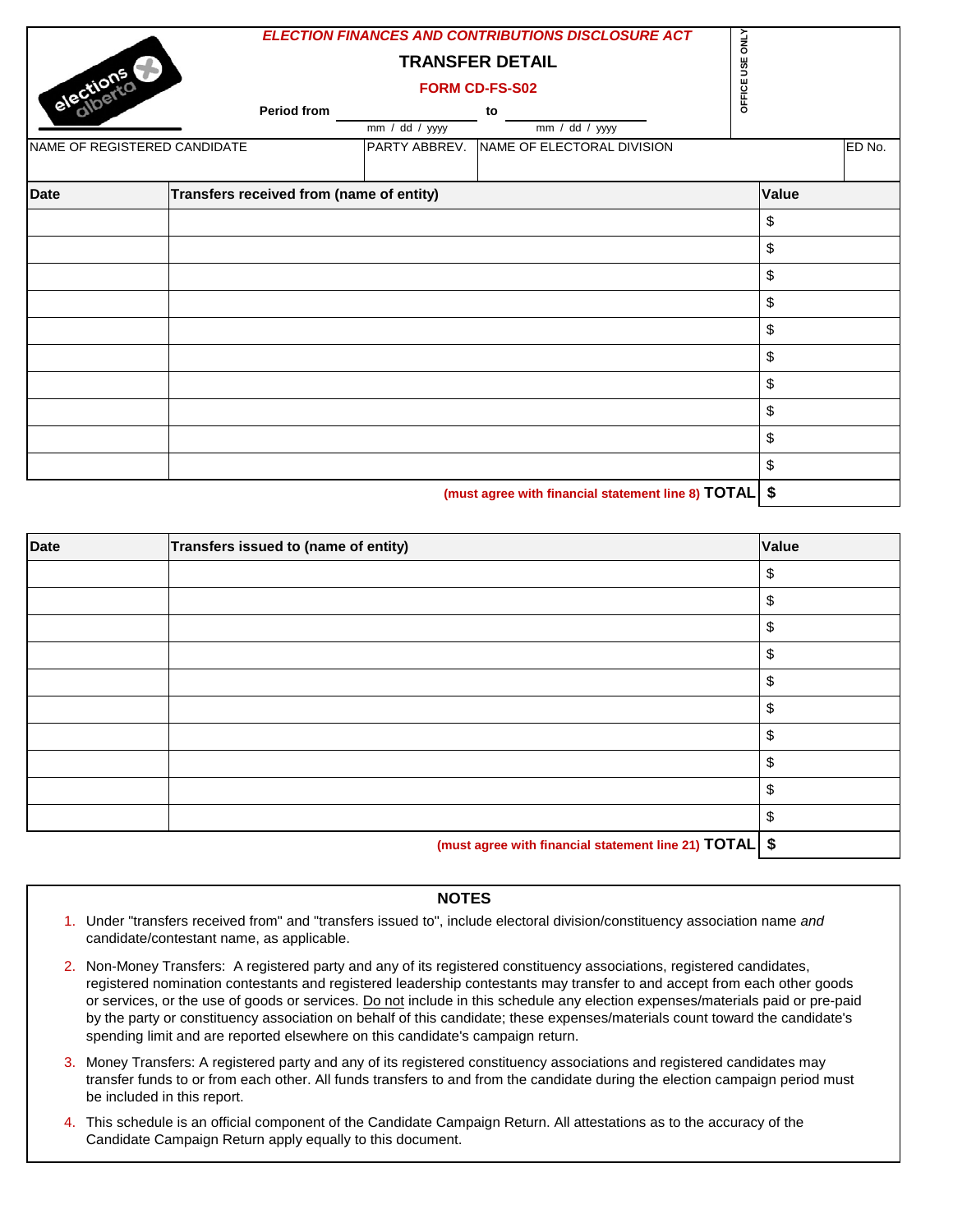| OFFICE USE<br>elections<br><b>FORM CD-FS-S03</b><br><b>Period from</b><br>to<br>mm / dd / yyyy<br>$\overline{mm}$ / dd / yyyy<br>NAME OF ELECTORAL DIVISION<br>NAME OF REGISTERED CANDIDATE<br>PARTY ABBREV. |               | ED No. |
|--------------------------------------------------------------------------------------------------------------------------------------------------------------------------------------------------------------|---------------|--------|
|                                                                                                                                                                                                              |               |        |
| <b>Date</b><br><b>Source</b><br><b>Nature of Income</b>                                                                                                                                                      | <b>Amount</b> |        |
| \$                                                                                                                                                                                                           |               |        |
| \$                                                                                                                                                                                                           |               |        |
| \$                                                                                                                                                                                                           |               |        |
| \$                                                                                                                                                                                                           |               |        |
| \$                                                                                                                                                                                                           |               |        |
| \$                                                                                                                                                                                                           |               |        |
| \$                                                                                                                                                                                                           |               |        |
| \$                                                                                                                                                                                                           |               |        |
| \$                                                                                                                                                                                                           |               |        |
| \$                                                                                                                                                                                                           |               |        |
| \$<br>(must agree with financial statement line 9) TOTAL                                                                                                                                                     |               |        |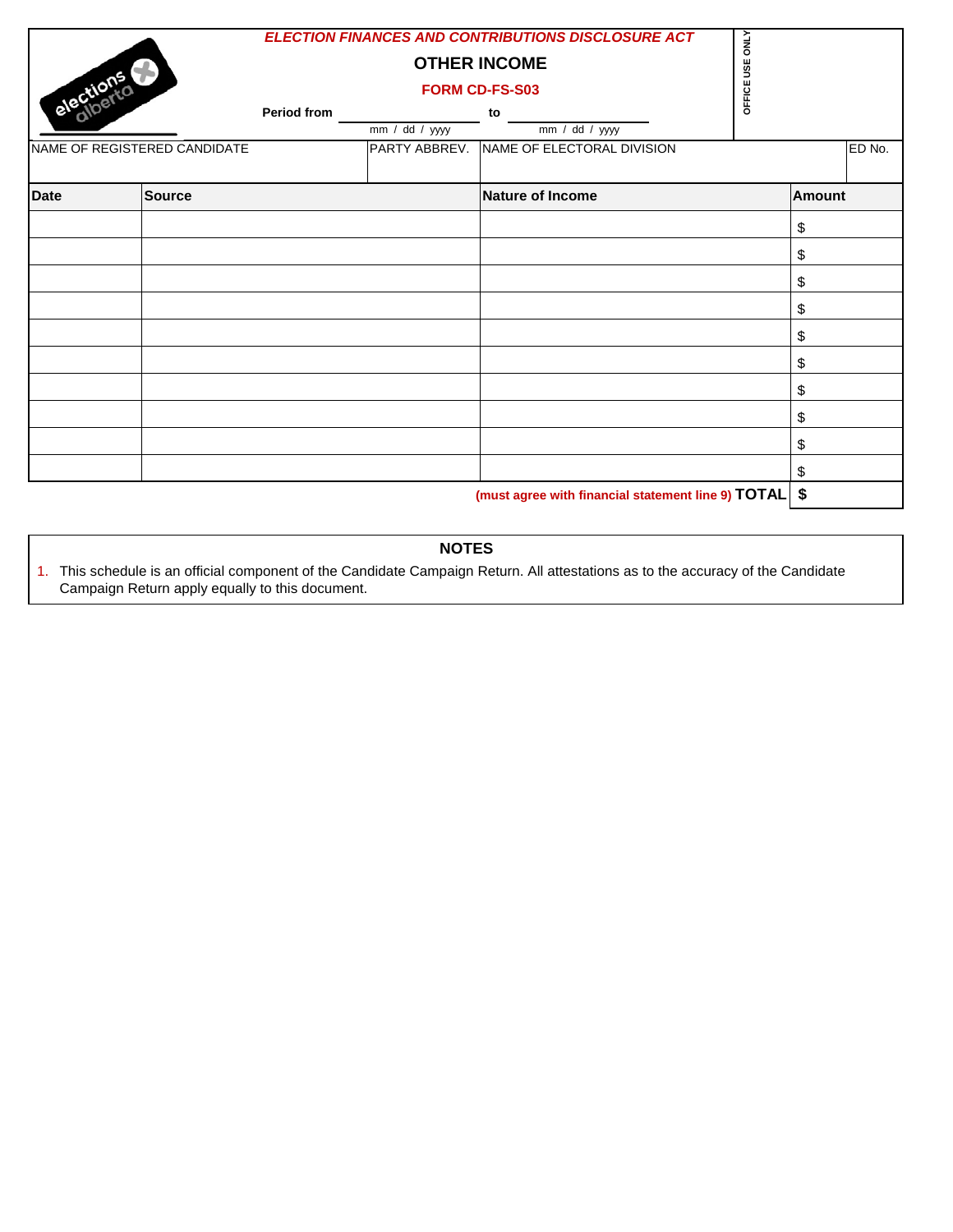# *ELECTION FINANCES AND CONTRIBUTIONS DISCLOSURE ACT* **ELECTION EXPENSES SUBJECT TO SPENDING LIMIT SUMMARY REPORT**

|                          | ELECTION EXPENSES SUBJECT TO SPENDING LIMIT<br>elections<br><b>SUMMARY REPORT</b>                                                                                                | <b>ONLY</b><br><b>DFFICE USE</b> |                                         |                           |  |  |  |  |
|--------------------------|----------------------------------------------------------------------------------------------------------------------------------------------------------------------------------|----------------------------------|-----------------------------------------|---------------------------|--|--|--|--|
|                          | <b>FORM CD-FS-S05</b>                                                                                                                                                            |                                  |                                         |                           |  |  |  |  |
|                          | <b>Period from</b>                                                                                                                                                               | to                               |                                         |                           |  |  |  |  |
|                          | mm / dd / yyyy<br>NAME OF REGISTERED CANDIDATE<br>PARTY ABBREV.                                                                                                                  | mm /                             | dd / yyyy<br>NAME OF ELECTORAL DIVISION | ED No.                    |  |  |  |  |
|                          |                                                                                                                                                                                  |                                  |                                         |                           |  |  |  |  |
|                          | <b>Expense Type</b>                                                                                                                                                              |                                  | Sub-Total                               | <b>Schedule Attached?</b> |  |  |  |  |
| $\overline{1}$           | Advertising, posters, pamphlets, and promotional                                                                                                                                 |                                  | \$                                      | CD-FS-S05-SS01            |  |  |  |  |
| $\left[ 2 \right]$       | Furniture and equipment rental                                                                                                                                                   |                                  | \$                                      | CD-FS-S05-SS02            |  |  |  |  |
| $\left[3\right]$         | Honoraria and salaries                                                                                                                                                           |                                  | \$                                      | CD-FS-S05-SS03            |  |  |  |  |
| $\left  4 \right\rangle$ | Office occupancy (rent, utilities), meeting space, telephone and office supplies                                                                                                 |                                  | \$                                      | CD-FS-S05-SS04            |  |  |  |  |
| $\left(5\right)$         | Polling (opinion surveys, market research)                                                                                                                                       |                                  | \$                                      | CD-FS-S05-SS05            |  |  |  |  |
| $\epsilon$               | Signs / structural support                                                                                                                                                       |                                  | \$                                      | CD-FS-S05-SS06            |  |  |  |  |
|                          | Other expenses                                                                                                                                                                   |                                  | \$                                      | CD-FS-S05-SS07            |  |  |  |  |
|                          | (must agree with financial statement line 15) TOTAL   \$                                                                                                                         |                                  |                                         |                           |  |  |  |  |
|                          | <b>NOTES</b>                                                                                                                                                                     |                                  |                                         |                           |  |  |  |  |
|                          | The above election expenses incurred by the candidate are subject to spending limits prescribed by sections 41.1 and 41.4 of the<br>EFCDA (see below for details).               |                                  |                                         |                           |  |  |  |  |
| 2.                       | This schedule is an official component of the Candidate Campaign Return. All attestations as to the accuracy of the Candidate<br>Campaign Return apply equally to this document. |                                  |                                         |                           |  |  |  |  |
|                          | <b>EFCDA PART 5.1 MAXIMUM EXPENSE LIMITS (EXCERPT)</b>                                                                                                                           |                                  |                                         |                           |  |  |  |  |

#### **Election expenses**

#### **EFCDA PART 5.1 MAXIMUM EXPENSE LIMITS (EXCERPT)**

**41.1(1)** In this Part, "election expense", subject to this Part, means any expense incurred, or non-monetary contribution received,

(a) by a registered party, registered constituency association or registered candidate, to the extent that the real property, goods or services that the expense was incurred for, or that were received as a non-monetary contribution, are used to directly promote or oppose a registered party, its leader or a candidate during an election period;

(b) by a nomination contestant, to the extent that the real property, goods or services that the expense was incurred for, or that were received as a non-monetary contribution, are used to directly promote or oppose a nomination contestant during a nomination contest.

**(2)** For the purposes of this section, the use of goods in a 2nd or subsequent election is a non-monetary contribution.

**(3)** An election expense referred to in subsection (1) includes an expense incurred for, or a non-monetary contribution in relation to,

(a) the production of advertising or promotional material,

(b) the distribution, broadcast or publication of advertising or promotional material in any media or by any other means during the election period, including by the use of a capital asset,

(c) the payment of remuneration and expenses to or on behalf of a person for the person's services as a chief financial officer or in any other capacity,

(d) securing a meeting space, or

(e) the conduct of election surveys or other surveys or research during an election period.

**(4)** In this section, "expense incurred" means an expense that is incurred, whether it is paid or unpaid.

#### **Election expense limits — registered candidates**

**41.3(1)** No registered candidate and no chief financial officer of a registered candidate shall incur election expenses in respect of an election in an electoral division that exceed in the aggregate \$50 000 as adjusted in accordance with section 41.5.

**(2)** The following expenses are not election expenses for the purposes of subsection (1):

(a) a registered candidate's travel expenses reasonably related to the election, including meals and accommodation;

(b) a registered candidate's child care expenses;

(c) expenses relating to the provision of care for a person with a physical or mental incapacity for whom the registered candidate normally provides such care;

(d) in the case of a registered candidate who has a disability, additional expenses that are related to the disability;

(e) audit and professional fees necessary for compliance with this Act by the registered candidate;

(f) reasonable incidental expenses incurred by or on behalf of volunteers.

**(3)** For the purposes of subsection (1),

(a) an election expense incurred by a registered party on behalf of a specific registered candidate is an election expense incurred by the registered candidate, and

(b) an election expense incurred by a registered constituency association on behalf of a registered candidate is an election expense incurred by the registered candidate.<br>
ELECTION FINANCES AND CONTRIBUTIONS DISCLOSURE ACT ELECTION FINANCES AND CONTRIBUTIONS DISCLOSURE ACT Revised Statutes of Alberta 2000, Chapter E-2 Current as of January 1, 2017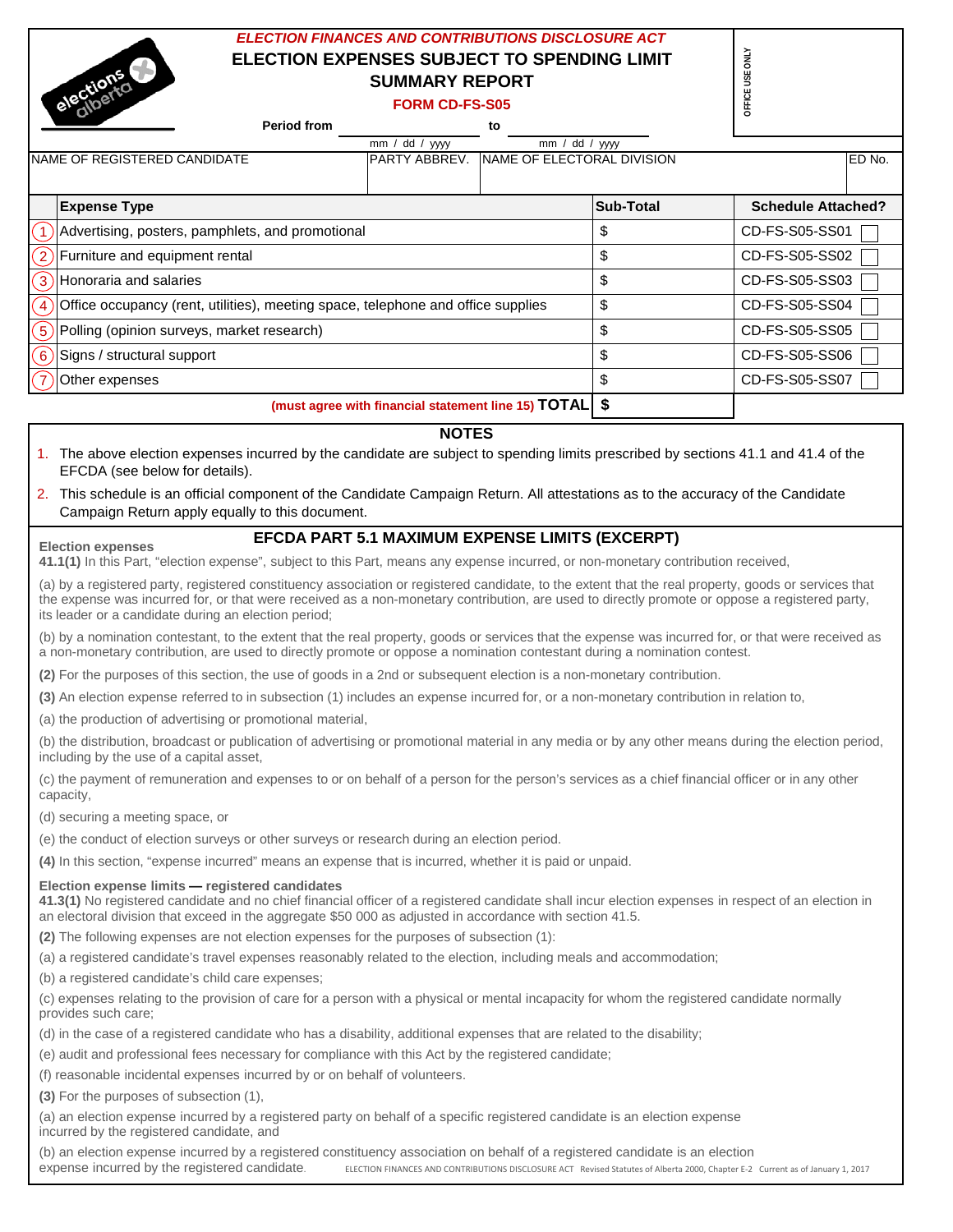|             |                              | <b>ELECTION EXPENSES DETAIL</b> | <b>ELECTION FINANCES AND CONTRIBUTIONS DISCLOSURE ACT</b>  |                                           |
|-------------|------------------------------|---------------------------------|------------------------------------------------------------|-------------------------------------------|
| elections   |                              |                                 | ADVERTISING, POSTERS, PAMPHLETS AND PROMOTIONAL            | OFFICE USE ONLY                           |
|             |                              | <b>FORM CD-FS-S05-SS01</b>      |                                                            |                                           |
|             | Period from                  |                                 |                                                            |                                           |
|             |                              | mm / dd / yyyy                  | mm / dd / yyyy<br>PARTY ABBREV. NAME OF ELECTORAL DIVISION |                                           |
|             | NAME OF REGISTERED CANDIDATE |                                 |                                                            | ED No.                                    |
| <b>Date</b> | <b>Supplier</b>              | <b>Description</b>              |                                                            | <b>Amount</b>                             |
|             |                              |                                 |                                                            | \$                                        |
|             |                              |                                 |                                                            | \$                                        |
|             |                              |                                 |                                                            | \$                                        |
|             |                              |                                 |                                                            | \$                                        |
|             |                              |                                 |                                                            | \$                                        |
|             |                              |                                 |                                                            | \$                                        |
|             |                              |                                 |                                                            | \$                                        |
|             |                              |                                 |                                                            | \$                                        |
|             |                              |                                 |                                                            | \$                                        |
|             |                              |                                 |                                                            | \$                                        |
|             |                              |                                 |                                                            | \$                                        |
|             |                              |                                 |                                                            | \$                                        |
|             |                              |                                 |                                                            | \$                                        |
|             |                              |                                 |                                                            | \$                                        |
|             |                              |                                 |                                                            | \$                                        |
|             |                              |                                 |                                                            | \$                                        |
|             |                              |                                 |                                                            | \$                                        |
|             |                              |                                 |                                                            | \$                                        |
|             |                              |                                 |                                                            | $\, \, \raisebox{12pt}{$\scriptstyle \$}$ |
|             |                              |                                 |                                                            | \$                                        |

must agree with Form CD-FS-S05 line 1 TOTAL \$

# **NOTES**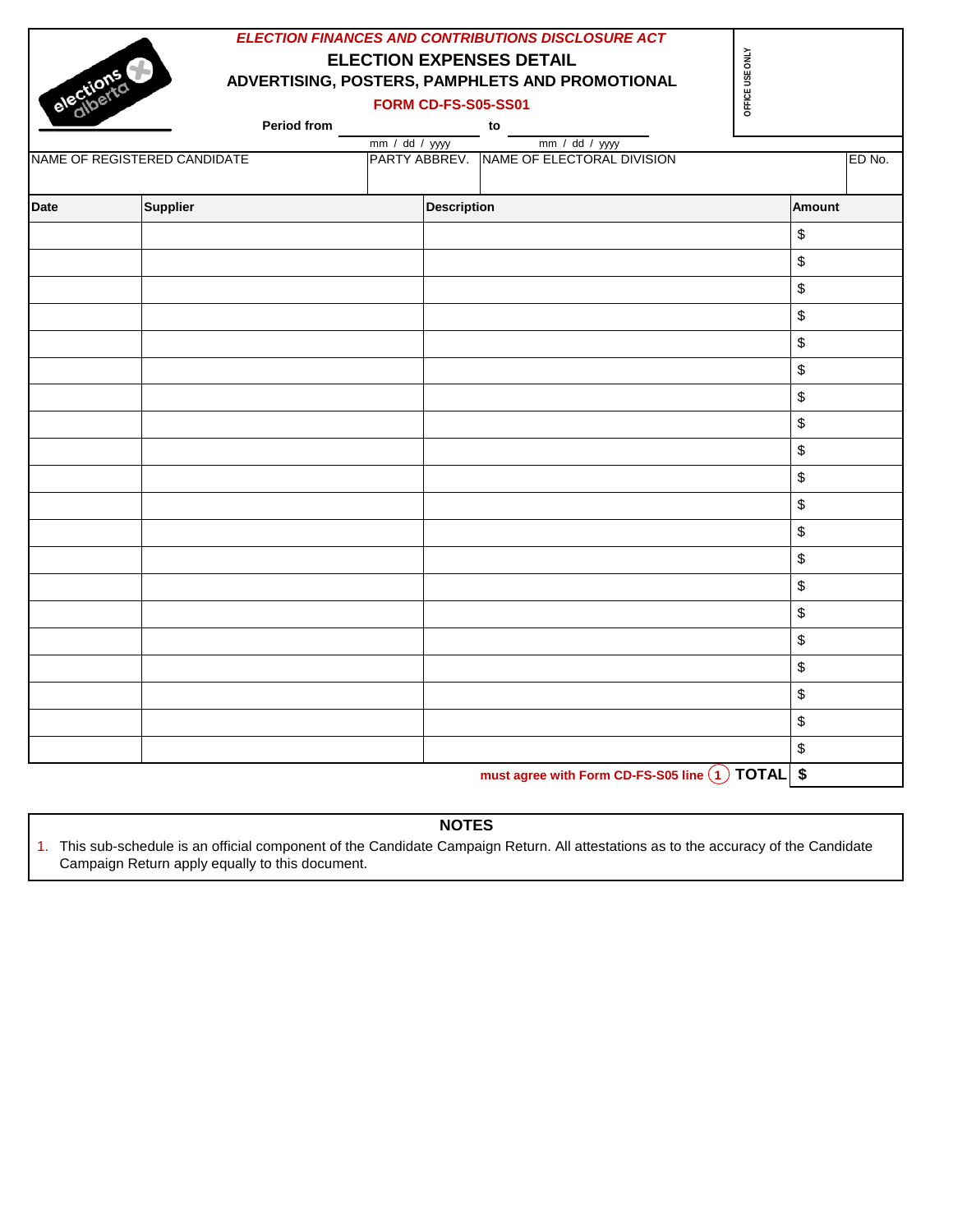|             |                              | <b>ELECTION FINANCES AND CONTRIBUTIONS DISCLOSURE ACT</b> | <b>ELECTION EXPENSES DETAIL</b> | FORM CD-FS-S05-SS02 |    | <b>FURNITURE AND EQUIPMENT RENTAL</b> | <b>ONLY</b><br>USE<br>OFFICE |        |        |
|-------------|------------------------------|-----------------------------------------------------------|---------------------------------|---------------------|----|---------------------------------------|------------------------------|--------|--------|
|             |                              | <b>Period from</b>                                        |                                 |                     | to |                                       |                              |        |        |
|             |                              |                                                           | mm / dd / yyy                   |                     |    | mm / dd / yyy                         |                              |        |        |
|             | NAME OF REGISTERED CANDIDATE |                                                           | PARTY ABBREV.                   |                     |    | <b>INAME OF ELECTORAL DIVISION</b>    |                              |        | ED No. |
| <b>Date</b> | <b>Supplier</b>              |                                                           |                                 | <b>Description</b>  |    |                                       |                              | Amount |        |
|             |                              |                                                           |                                 |                     |    |                                       |                              |        |        |

|  | $\, \, \raisebox{12pt}{$\scriptstyle \$}$         |
|--|---------------------------------------------------|
|  | $\, \, \raisebox{12pt}{$\scriptstyle \$}$         |
|  | $\, \, \raisebox{12pt}{$\scriptstyle \$}$         |
|  | $\, \, \raisebox{12pt}{$\scriptstyle \$}$         |
|  | $\, \, \raisebox{12pt}{$\scriptstyle \$}$         |
|  | $\,$                                              |
|  | $\, \, \raisebox{12pt}{$\scriptstyle \$}$         |
|  | $\, \, \raisebox{-1.5pt}{\text{\circle*{1.5}}}\,$ |
|  | $\, \, \raisebox{-1.5pt}{\text{\circle*{1.5}}}\,$ |
|  | $\, \, \raisebox{12pt}{$\scriptstyle \$}$         |
|  | $\, \, \raisebox{12pt}{$\scriptstyle \$}$         |
|  | $\, \, \raisebox{12pt}{$\scriptstyle \$}$         |
|  | $\, \, \raisebox{12pt}{$\scriptstyle \$}$         |
|  | $\, \, \raisebox{12pt}{$\scriptstyle \$}$         |
|  | $\, \, \raisebox{12pt}{$\scriptstyle \$}$         |
|  | $\,$                                              |
|  | $\, \, \raisebox{-1.5pt}{\text{\circle*{1.5}}}\,$ |
|  | $\,$                                              |
|  | $\, \, \raisebox{12pt}{$\scriptstyle \$}$         |
|  |                                                   |

**must agree with Form CD-FS-S05 line 2 TOTAL \$**

# **NOTES**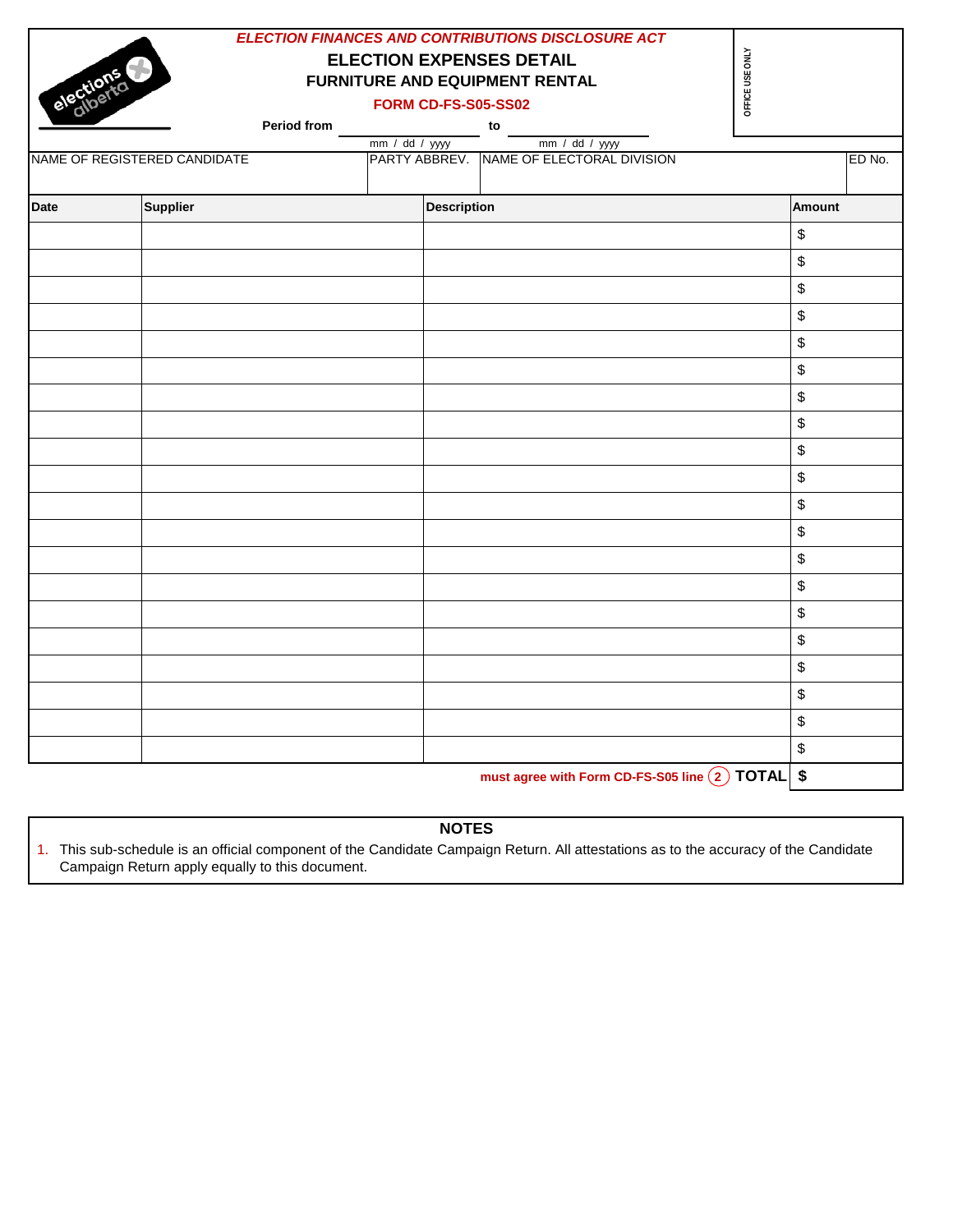|             |                              |                                                                  |                    | <b>ELECTION FINANCES AND CONTRIBUTIONS DISCLOSURE ACT</b>  |                 |        |        |
|-------------|------------------------------|------------------------------------------------------------------|--------------------|------------------------------------------------------------|-----------------|--------|--------|
|             |                              | <b>ELECTION EXPENSES DETAIL</b><br><b>HONORARIA AND SALARIES</b> |                    |                                                            | OFFICE USE ONLY |        |        |
| elections   |                              | <b>FORM CD-FS-S05-SS03</b>                                       |                    |                                                            |                 |        |        |
|             | Period from                  |                                                                  |                    | to                                                         |                 |        |        |
|             |                              | mm / dd / yyyy                                                   |                    | mm / dd / yyyy                                             |                 |        |        |
|             | NAME OF REGISTERED CANDIDATE |                                                                  |                    | PARTY ABBREV. NAME OF ELECTORAL DIVISION                   |                 |        | ED No. |
| <b>Date</b> | <b>Supplier</b>              |                                                                  | <b>Description</b> |                                                            |                 | Amount |        |
|             |                              |                                                                  |                    |                                                            |                 | \$     |        |
|             |                              |                                                                  |                    |                                                            |                 | \$     |        |
|             |                              |                                                                  |                    |                                                            |                 | \$     |        |
|             |                              |                                                                  |                    |                                                            |                 | \$     |        |
|             |                              |                                                                  |                    |                                                            |                 | \$     |        |
|             |                              |                                                                  |                    |                                                            |                 | \$     |        |
|             |                              |                                                                  |                    |                                                            |                 | \$     |        |
|             |                              |                                                                  |                    |                                                            |                 | \$     |        |
|             |                              |                                                                  |                    |                                                            |                 | \$     |        |
|             |                              |                                                                  |                    |                                                            |                 | \$     |        |
|             |                              |                                                                  |                    |                                                            |                 | \$     |        |
|             |                              |                                                                  |                    |                                                            |                 | \$     |        |
|             |                              |                                                                  |                    |                                                            |                 | \$     |        |
|             |                              |                                                                  |                    |                                                            |                 | \$     |        |
|             |                              |                                                                  |                    |                                                            |                 | \$     |        |
|             |                              |                                                                  |                    |                                                            |                 | \$     |        |
|             |                              |                                                                  |                    |                                                            |                 | \$     |        |
|             |                              |                                                                  |                    |                                                            |                 | \$     |        |
|             |                              |                                                                  |                    |                                                            |                 | \$     |        |
|             |                              |                                                                  |                    |                                                            |                 | \$     |        |
|             |                              |                                                                  |                    | must agree with Form CD-FS-S05 line $(3)$ TOTAL $\vert$ \$ |                 |        |        |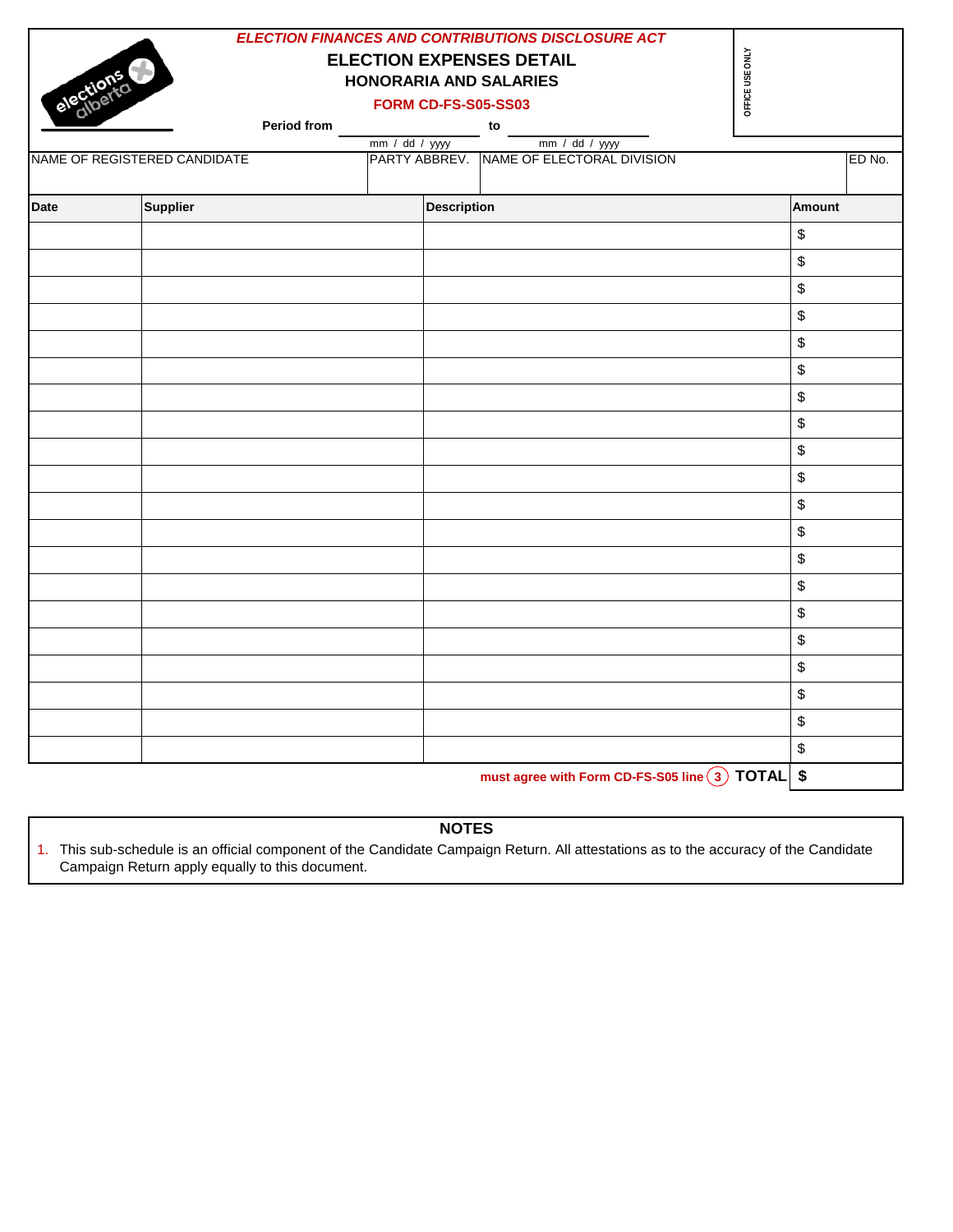|             |                              |                                 |                    | ELECTION FINANCES AND CONTRIBUTIONS DISCLOSURE ACT |                 |               |        |
|-------------|------------------------------|---------------------------------|--------------------|----------------------------------------------------|-----------------|---------------|--------|
|             |                              | <b>ELECTION EXPENSES DETAIL</b> |                    |                                                    |                 |               |        |
| elections   |                              |                                 |                    | OCCUPANCY, MEETING SPACE, TELEPHONE AND OFFICE     | OFFICE USE ONLY |               |        |
|             |                              | <b>FORM CD-FS-S05-SS04</b>      |                    |                                                    |                 |               |        |
|             | Period from                  |                                 |                    | $\frac{1}{2}$ mm / dd / yyyy                       |                 |               |        |
|             | NAME OF REGISTERED CANDIDATE |                                 |                    | PARTY ABBREV. NAME OF ELECTORAL DIVISION           |                 |               | ED No. |
|             |                              |                                 |                    |                                                    |                 |               |        |
| <b>Date</b> | <b>Supplier</b>              |                                 | <b>Description</b> |                                                    |                 | <b>Amount</b> |        |
|             |                              |                                 |                    |                                                    |                 | \$            |        |
|             |                              |                                 |                    |                                                    |                 | \$            |        |
|             |                              |                                 |                    |                                                    |                 | \$            |        |
|             |                              |                                 |                    |                                                    |                 | \$            |        |
|             |                              |                                 |                    |                                                    |                 | \$            |        |
|             |                              |                                 |                    |                                                    |                 | \$            |        |
|             |                              |                                 |                    |                                                    |                 | \$            |        |
|             |                              |                                 |                    |                                                    |                 | \$            |        |
|             |                              |                                 |                    |                                                    |                 | \$            |        |
|             |                              |                                 |                    |                                                    |                 | \$            |        |
|             |                              |                                 |                    |                                                    |                 | \$            |        |
|             |                              |                                 |                    |                                                    |                 | \$            |        |
|             |                              |                                 |                    |                                                    |                 | \$            |        |
|             |                              |                                 |                    |                                                    |                 | \$            |        |
|             |                              |                                 |                    |                                                    |                 | \$            |        |
|             |                              |                                 |                    |                                                    |                 | \$            |        |
|             |                              |                                 |                    |                                                    |                 | \$            |        |
|             |                              |                                 |                    |                                                    |                 | \$            |        |
|             |                              |                                 |                    |                                                    |                 | \$            |        |
|             |                              |                                 |                    |                                                    |                 | \$            |        |
|             |                              |                                 |                    | must agree with Form CD-FS-S05 line 4 TOTAL \$     |                 |               |        |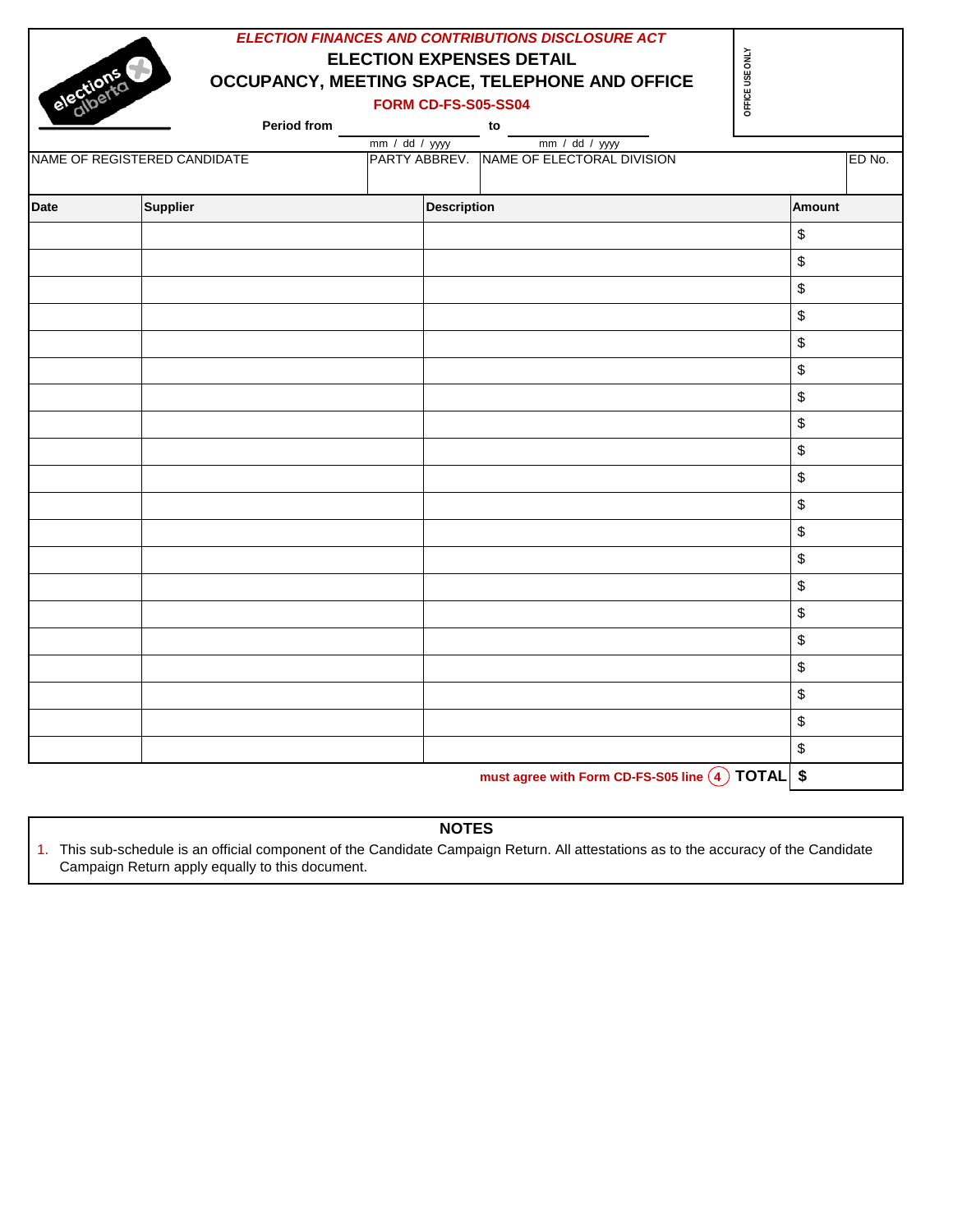|             |                              |                                 | <b>ELECTION FINANCES AND CONTRIBUTIONS DISCLOSURE ACT</b>  |                   |
|-------------|------------------------------|---------------------------------|------------------------------------------------------------|-------------------|
|             |                              | <b>ELECTION EXPENSES DETAIL</b> |                                                            | OFFICE USE ONLY   |
|             |                              | <b>POLLING</b>                  |                                                            |                   |
| elections   |                              | <b>FORM CD-FS-S05-SS05</b>      |                                                            |                   |
|             | Period from                  |                                 | to                                                         |                   |
|             | NAME OF REGISTERED CANDIDATE | mm / dd / yyyy                  | mm / dd / yyyy<br>PARTY ABBREV. NAME OF ELECTORAL DIVISION | ED No.            |
|             |                              |                                 |                                                            |                   |
| <b>Date</b> | Supplier                     | <b>Description</b>              |                                                            | <b>Amount</b>     |
|             |                              |                                 |                                                            | \$                |
|             |                              |                                 |                                                            | \$                |
|             |                              |                                 |                                                            | \$                |
|             |                              |                                 |                                                            | \$                |
|             |                              |                                 |                                                            | \$                |
|             |                              |                                 |                                                            | \$                |
|             |                              |                                 |                                                            | \$                |
|             |                              |                                 |                                                            | \$                |
|             |                              |                                 |                                                            | \$                |
|             |                              |                                 |                                                            | \$                |
|             |                              |                                 |                                                            | \$                |
|             |                              |                                 |                                                            | \$                |
|             |                              |                                 |                                                            | \$                |
|             |                              |                                 |                                                            | \$                |
|             |                              |                                 |                                                            | \$                |
|             |                              |                                 |                                                            | \$                |
|             |                              |                                 |                                                            | \$                |
|             |                              |                                 |                                                            | \$                |
|             |                              |                                 |                                                            | \$                |
|             |                              |                                 |                                                            | \$                |
|             |                              |                                 | must agree with Form CD-FS-S05 line $(5)$ TOTAL            | $\boldsymbol{\$}$ |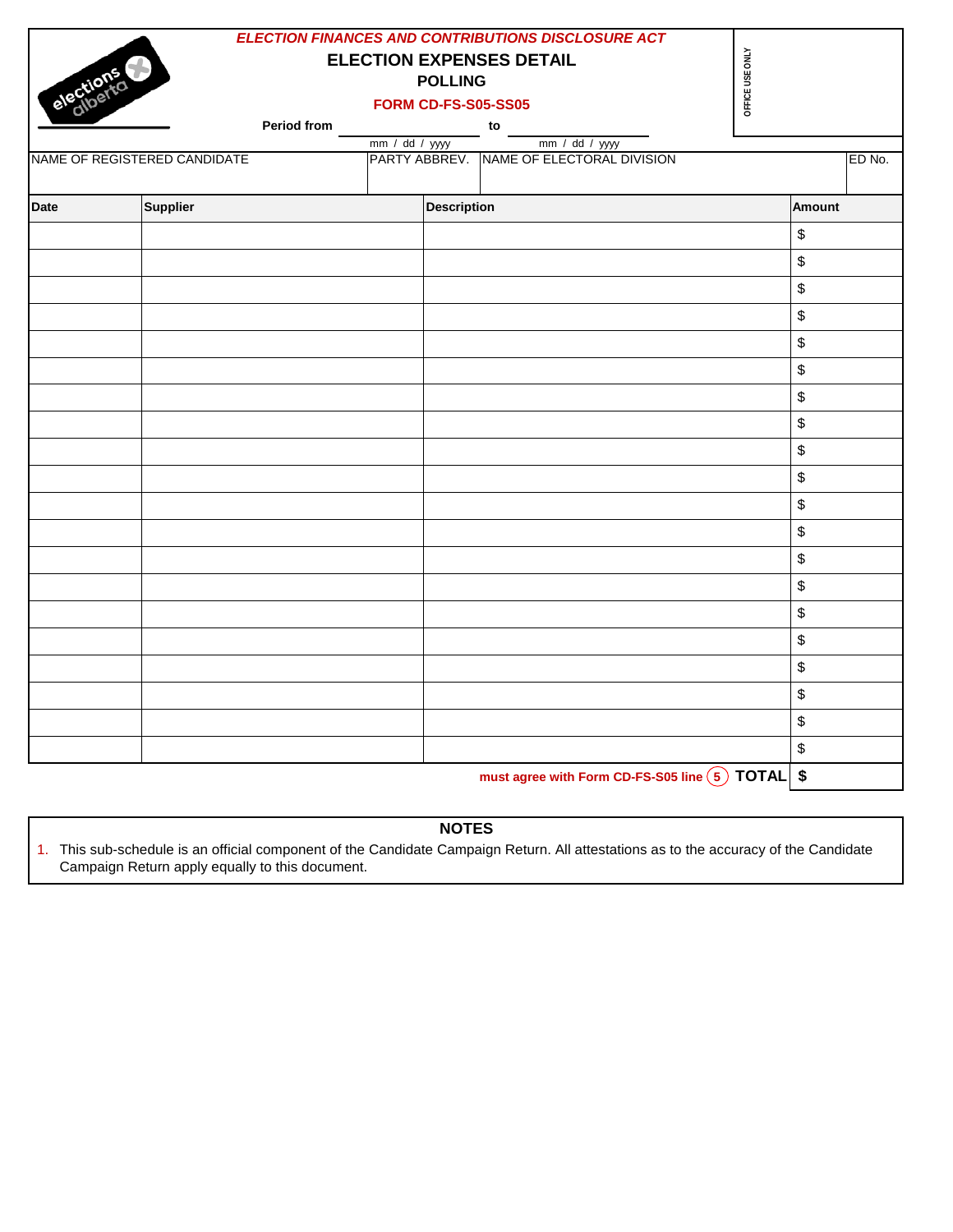|             |                              |                                                                      |                            | <b>ELECTION FINANCES AND CONTRIBUTIONS DISCLOSURE ACT</b> |                 |                                           |
|-------------|------------------------------|----------------------------------------------------------------------|----------------------------|-----------------------------------------------------------|-----------------|-------------------------------------------|
|             |                              | <b>ELECTION EXPENSES DETAIL</b><br><b>SIGNS / STRUCTURAL SUPPORT</b> |                            |                                                           | OFFICE USE ONLY |                                           |
| elec        |                              |                                                                      | <b>FORM CD-FS-S05-SS06</b> |                                                           |                 |                                           |
|             |                              | Period from ___________________________to                            |                            |                                                           |                 |                                           |
|             |                              | mm / dd / yyyy                                                       |                            | mm / dd / yyyy                                            |                 |                                           |
|             | NAME OF REGISTERED CANDIDATE |                                                                      |                            | PARTY ABBREV. NAME OF ELECTORAL DIVISION                  |                 | ED No.                                    |
| <b>Date</b> | Supplier                     |                                                                      | <b>Description</b>         |                                                           |                 | <b>Amount</b>                             |
|             |                              |                                                                      |                            |                                                           |                 | $\, \, \raisebox{12pt}{$\scriptstyle \$}$ |
|             |                              |                                                                      |                            |                                                           |                 | $\,$                                      |
|             |                              |                                                                      |                            |                                                           |                 | \$                                        |
|             |                              |                                                                      |                            |                                                           |                 | $\, \, \raisebox{12pt}{$\scriptstyle \$}$ |
|             |                              |                                                                      |                            |                                                           |                 | \$                                        |
|             |                              |                                                                      |                            |                                                           |                 | $\, \, \raisebox{12pt}{$\scriptstyle \$}$ |
|             |                              |                                                                      |                            |                                                           |                 | \$                                        |
|             |                              |                                                                      |                            |                                                           |                 | $\, \, \raisebox{12pt}{$\scriptstyle \$}$ |
|             |                              |                                                                      |                            |                                                           |                 | $\,$                                      |
|             |                              |                                                                      |                            |                                                           |                 | \$                                        |
|             |                              |                                                                      |                            |                                                           |                 | \$                                        |
|             |                              |                                                                      |                            |                                                           |                 | \$                                        |
|             |                              |                                                                      |                            |                                                           |                 | \$                                        |
|             |                              |                                                                      |                            |                                                           |                 | \$                                        |
|             |                              |                                                                      |                            |                                                           |                 | $\, \, \raisebox{12pt}{$\scriptstyle \$}$ |
|             |                              |                                                                      |                            |                                                           |                 | $\,$                                      |
|             |                              |                                                                      |                            |                                                           |                 | $\, \, \raisebox{12pt}{$\scriptstyle \$}$ |
|             |                              |                                                                      |                            |                                                           |                 | \$                                        |
|             |                              |                                                                      |                            |                                                           |                 | $\, \, \raisebox{12pt}{$\scriptstyle \$}$ |
|             |                              |                                                                      |                            |                                                           |                 | \$                                        |
|             |                              |                                                                      |                            |                                                           |                 |                                           |

**must agree with Form CD-FS-S05 line 6 TOTAL \$**

# **NOTES**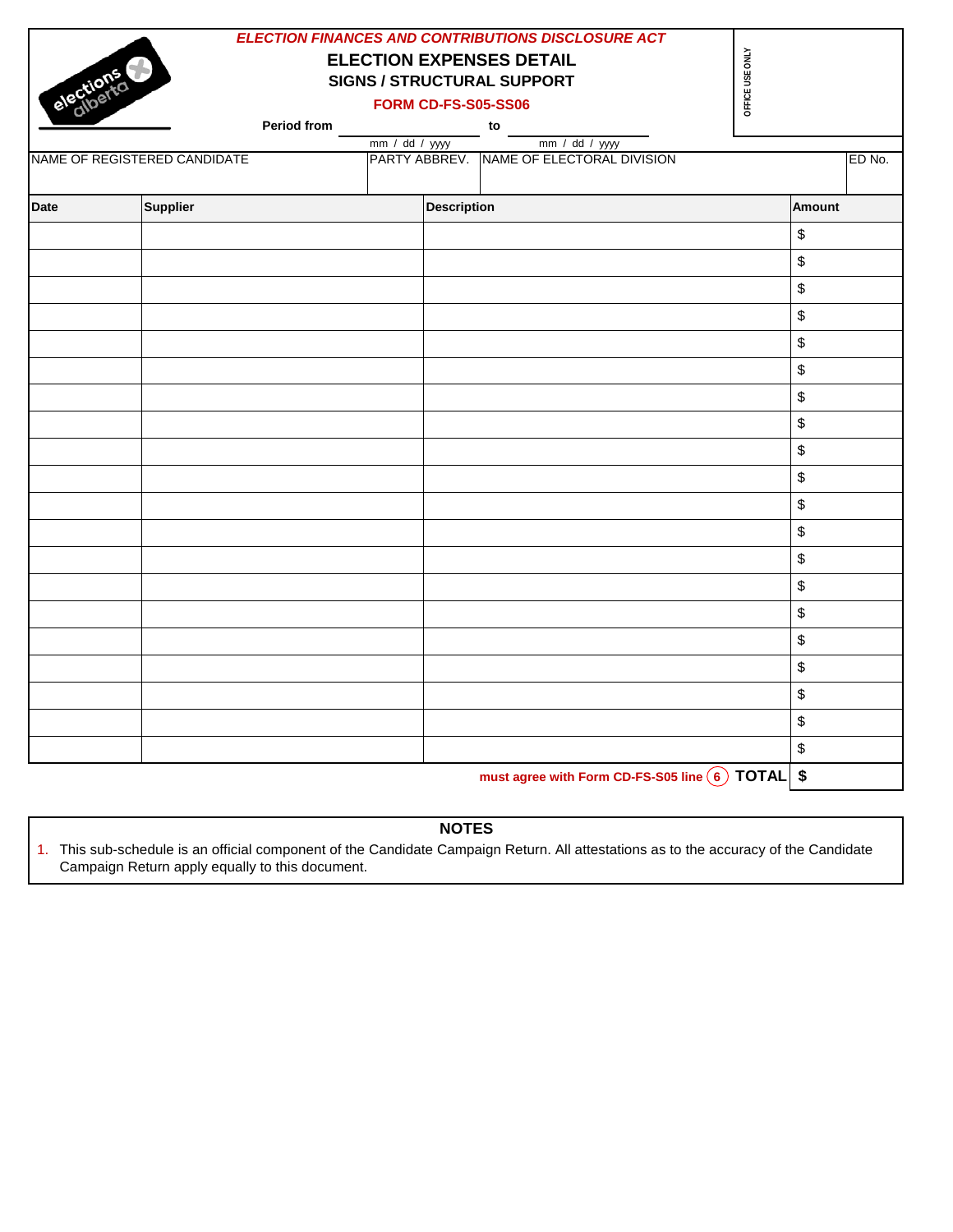|             |                              |                                                          | <b>ELECTION FINANCES AND CONTRIBUTIONS DISCLOSURE ACT</b> |                             |        |
|-------------|------------------------------|----------------------------------------------------------|-----------------------------------------------------------|-----------------------------|--------|
| elections   |                              | <b>ELECTION EXPENSES DETAIL</b><br><b>OTHER EXPENSES</b> |                                                           | OFFICE USE ONLY             |        |
|             |                              | <b>FORM CD-FS-S05-SS07</b>                               |                                                           |                             |        |
|             | Period from                  |                                                          | to                                                        |                             |        |
|             | NAME OF REGISTERED CANDIDATE | mm / dd / yyyy<br>PARTY ABBREV.                          | mm / dd / yyyy<br>NAME OF ELECTORAL DIVISION              |                             | ED No. |
|             |                              |                                                          |                                                           |                             |        |
| <b>Date</b> | <b>Supplier</b>              | <b>Description</b>                                       |                                                           |                             | Amount |
|             |                              |                                                          |                                                           |                             | \$     |
|             |                              |                                                          |                                                           |                             | \$     |
|             |                              |                                                          |                                                           |                             | \$     |
|             |                              |                                                          |                                                           |                             | \$     |
|             |                              |                                                          |                                                           |                             | \$     |
|             |                              |                                                          |                                                           |                             | \$     |
|             |                              |                                                          |                                                           |                             | \$     |
|             |                              |                                                          |                                                           |                             | \$     |
|             |                              |                                                          |                                                           |                             | \$     |
|             |                              |                                                          |                                                           |                             | \$     |
|             |                              |                                                          |                                                           |                             | \$     |
|             |                              |                                                          |                                                           |                             | \$     |
|             |                              |                                                          |                                                           |                             | \$     |
|             |                              |                                                          |                                                           |                             | \$     |
|             |                              |                                                          |                                                           |                             | \$     |
|             |                              |                                                          |                                                           |                             | \$     |
|             |                              |                                                          |                                                           |                             | \$     |
|             |                              |                                                          |                                                           |                             | \$     |
|             |                              |                                                          |                                                           |                             | \$     |
|             |                              |                                                          |                                                           |                             | \$     |
|             |                              |                                                          |                                                           | $\bigcap$ $\longrightarrow$ | . L    |

must agree with Form CD-FS-S05 line  $(7)$  TOTAL  $\vert$  \$

# **NOTES**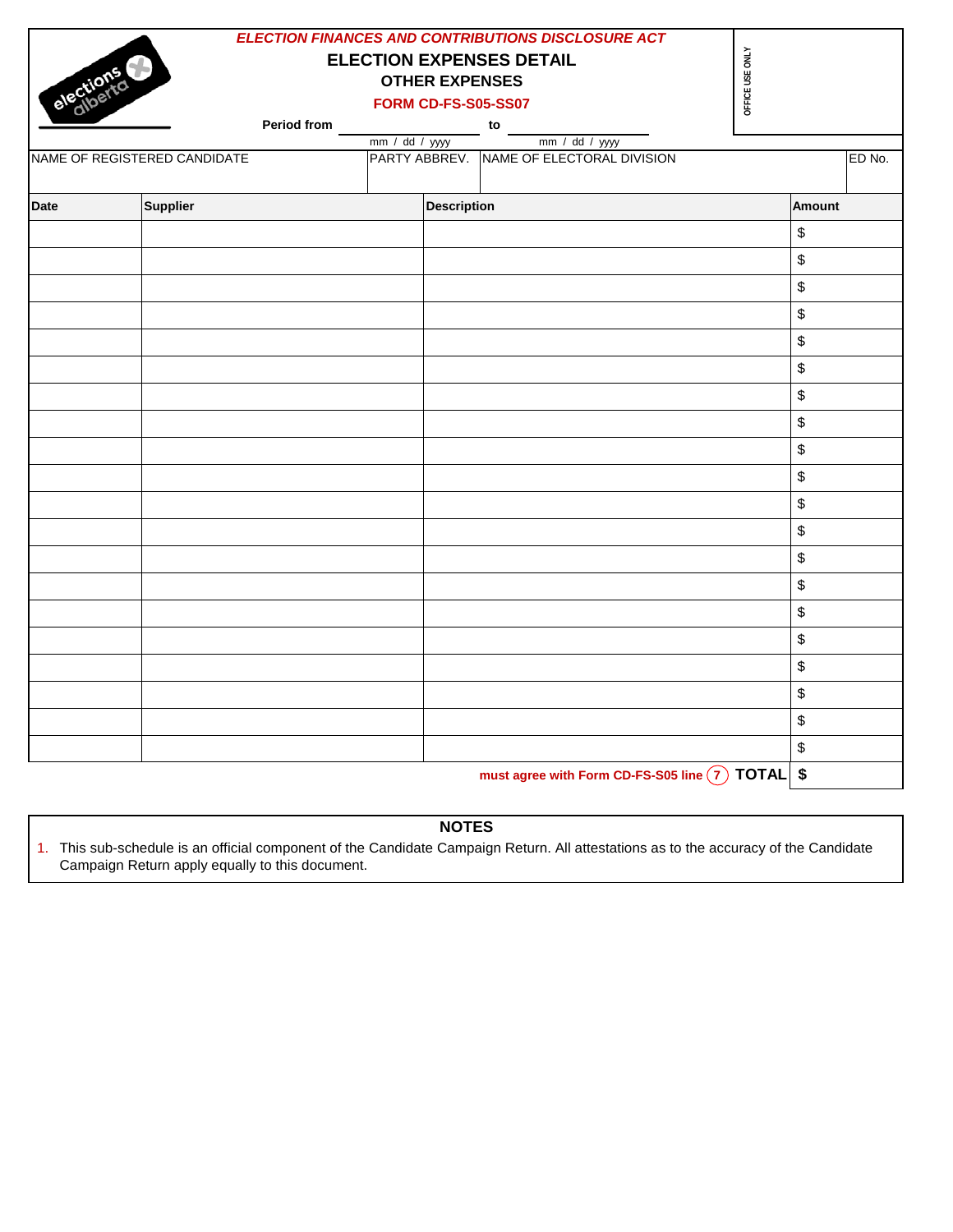|             |                              |                    | <b>ELECTION FINANCES AND CONTRIBUTIONS DISCLOSURE ACT</b> |                                  |                                      |                                                                           |                                                             |                                        |                                                                         |
|-------------|------------------------------|--------------------|-----------------------------------------------------------|----------------------------------|--------------------------------------|---------------------------------------------------------------------------|-------------------------------------------------------------|----------------------------------------|-------------------------------------------------------------------------|
|             |                              |                    | <b>EXPENSES NOT SUBJECT TO SPENDING LIMIT</b>             |                                  |                                      |                                                                           |                                                             |                                        |                                                                         |
| elections   |                              |                    | <b>FORM CD-FS-S06</b>                                     |                                  |                                      |                                                                           |                                                             | OFFICE USE ONLY                        |                                                                         |
|             |                              | Period from        | to                                                        |                                  |                                      |                                                                           |                                                             |                                        |                                                                         |
|             |                              |                    | mm / dd / yyyy                                            | $mm / dd / yy$ yy                |                                      |                                                                           |                                                             |                                        |                                                                         |
|             | NAME OF REGISTERED CANDIDATE | PARTY ABBREV.      |                                                           | NAME OF ELECTORAL DIVISION       |                                      |                                                                           |                                                             |                                        | ED No.                                                                  |
|             |                              |                    |                                                           | <b>Travel</b><br><b>Expenses</b> | <b>Child Care</b><br><b>Expenses</b> | Care for a<br>Person with a<br>Physical or<br><b>Mental</b><br>Incapacity | <b>Expenses</b><br><b>Related to a</b><br><b>Disability</b> | Audit &<br>Professional<br><b>Fees</b> | Incidental<br><b>Expenses</b><br>by / on behalf of<br><b>Volunteers</b> |
| <b>Date</b> | <b>Supplier</b>              | <b>Description</b> |                                                           |                                  |                                      |                                                                           |                                                             |                                        |                                                                         |
|             |                              |                    |                                                           | \$                               | \$                                   | \$                                                                        | \$                                                          | \$                                     | \$                                                                      |
|             |                              |                    |                                                           | \$                               | \$                                   | \$                                                                        | \$                                                          | \$                                     | \$                                                                      |
|             |                              |                    |                                                           | $\boldsymbol{\mathsf{S}}$        | \$                                   | $\$\$                                                                     | \$                                                          | \$                                     | \$                                                                      |
|             |                              |                    |                                                           | $\boldsymbol{\mathsf{S}}$        | \$                                   | $\sqrt[6]{\frac{1}{2}}$                                                   | \$                                                          | \$                                     | \$                                                                      |
|             |                              |                    |                                                           | $\boldsymbol{\mathsf{S}}$        | \$                                   | $\sqrt[6]{\frac{1}{2}}$                                                   | \$                                                          | \$                                     | \$                                                                      |
|             |                              |                    |                                                           | $\boldsymbol{\mathsf{S}}$        | \$                                   | $\sqrt[6]{\frac{1}{2}}$                                                   | \$                                                          | \$                                     | $\boldsymbol{\mathsf{S}}$                                               |
|             |                              |                    |                                                           | \$                               | \$                                   | $\sqrt[6]{\frac{1}{2}}$                                                   | \$                                                          | \$                                     | \$                                                                      |
|             |                              |                    |                                                           | $\boldsymbol{\$}$                | \$                                   | $\$\$                                                                     | \$                                                          | \$                                     | $\boldsymbol{\mathsf{S}}$                                               |
|             |                              |                    |                                                           | \$                               | \$                                   | $\$\$                                                                     | \$                                                          | \$                                     | \$                                                                      |
|             |                              |                    |                                                           | $\boldsymbol{\mathsf{S}}$        | \$                                   | $\boldsymbol{\mathsf{S}}$                                                 | \$                                                          | \$                                     | $\$\$                                                                   |
|             |                              |                    |                                                           | \$                               | \$                                   | $\sqrt[6]{\frac{1}{2}}$                                                   | \$                                                          | \$                                     | $\sqrt[6]{\frac{1}{2}}$                                                 |
|             |                              |                    |                                                           | \$                               | \$                                   | $\sqrt[6]{\frac{1}{2}}$                                                   | \$                                                          | \$                                     | \$                                                                      |
|             |                              |                    |                                                           | \$                               | \$                                   | $\sqrt[6]{\frac{1}{2}}$                                                   | \$                                                          | \$                                     | \$                                                                      |
|             |                              |                    |                                                           | \$                               | \$                                   | \$                                                                        | \$                                                          | \$                                     | \$                                                                      |
|             |                              |                    |                                                           | \$                               | \$                                   | $\sqrt[6]{\frac{1}{2}}$                                                   | \$                                                          | \$                                     | \$                                                                      |
|             |                              |                    | SUB-TOTALS \$                                             |                                  | \$                                   | \$                                                                        | \$                                                          | \$                                     | \$                                                                      |

**(must agree with financial statement line 20) TOTAL \$**

#### **NOTES**

1. The above expenses incurred by the candidate are *not* subject to the maximum expense limits prescribed by section 41.1 and 41.3 of the EFCDA.

(a) a registered candidate's travel expenses reasonably related to the election, including meals and accommodation;

(b) a registered candidate's child care expenses;

(c) expenses relating to the provision of care for a person with a physical or mental incapacity for whom the registered candidate normally provides such care;

(d) in the case of a registered candidate who has a disability, additional expenses that are related to the disability;

(e) audit and professional fees necessary for compliance with this Act by the registered candidate;

(f) reasonable incidental expenses incurred by or on behalf of volunteers.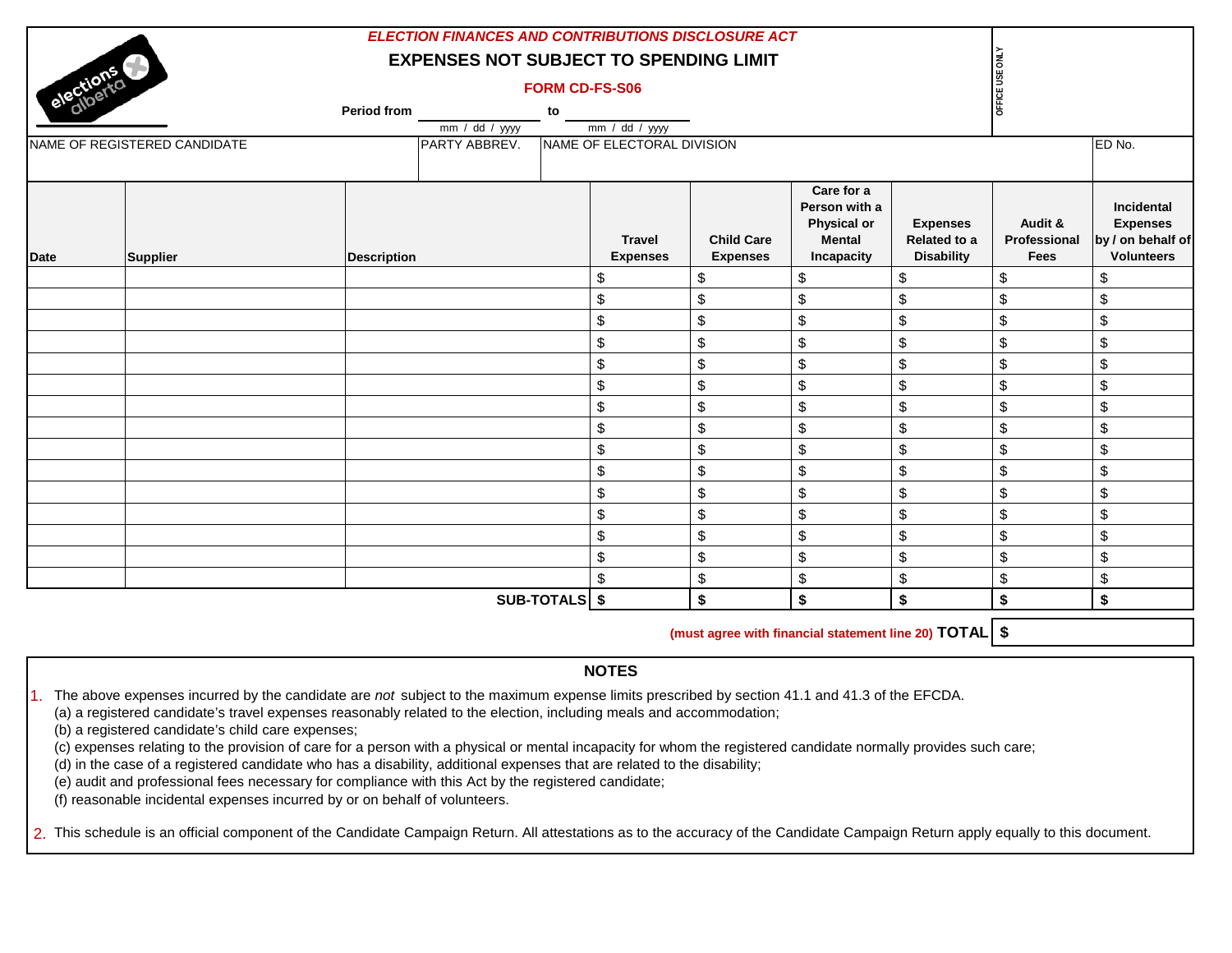| elections   |                              |             | <b>ELECTION FINANCES AND CONTRIBUTIONS DISCLOSURE ACT</b><br><b>ACCOUNTS RECEIVABLE</b><br>FORM CD-FS-S07 | OFFICE USE ONLY                                            |  |               |        |
|-------------|------------------------------|-------------|-----------------------------------------------------------------------------------------------------------|------------------------------------------------------------|--|---------------|--------|
|             |                              | Period from |                                                                                                           | to                                                         |  |               |        |
|             | NAME OF REGISTERED CANDIDATE |             | mm / dd / yyyy                                                                                            | mm / dd / yyyy<br>PARTY ABBREV. NAME OF ELECTORAL DIVISION |  |               | ED No. |
| <b>Date</b> | <b>Debtor</b>                |             |                                                                                                           | <b>Nature of Receivable</b>                                |  | <b>Amount</b> |        |
|             |                              |             |                                                                                                           |                                                            |  | \$            |        |
|             |                              |             |                                                                                                           |                                                            |  | \$            |        |
|             |                              |             |                                                                                                           |                                                            |  | \$            |        |
|             |                              |             |                                                                                                           |                                                            |  | \$            |        |
|             |                              |             |                                                                                                           |                                                            |  | \$            |        |
|             |                              |             |                                                                                                           |                                                            |  | \$            |        |
|             |                              |             |                                                                                                           |                                                            |  | \$            |        |
|             |                              |             |                                                                                                           |                                                            |  | \$            |        |
|             |                              |             |                                                                                                           |                                                            |  | \$            |        |
|             |                              |             |                                                                                                           |                                                            |  | \$            |        |
|             |                              |             |                                                                                                           | $(must)$ agree with financial statement line 20) $TOTAL$   |  | ¢             |        |

**(must agree with financial statement line 29) TOTAL \$**

## **NOTES**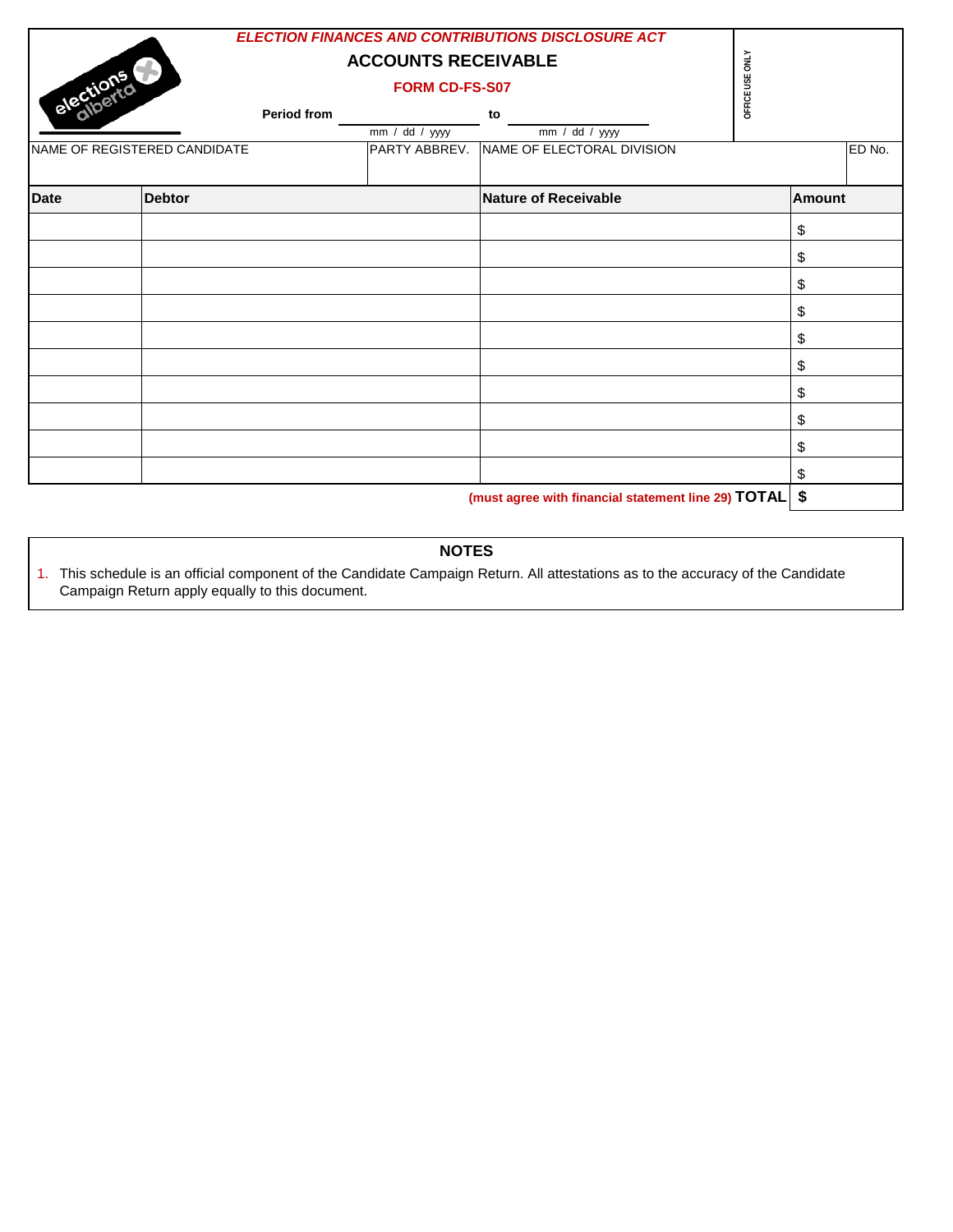| elections<br><b>Period from</b><br>NAME OF REGISTERED CANDIDATE |                    | <b>ELECTION FINANCES AND CONTRIBUTIONS DISCLOSURE ACT</b><br><b>OTHER ASSETS AT COST</b><br><b>FORM CD-FS-S08</b><br>to<br>mm / dd / yyyy<br>$\overline{mm}$ / dd / yyyy<br>PARTY ABBREV. NAME OF ELECTORAL DIVISION |                                                          |  | OFFICE USE ONLY<br>ED No. |  |  |
|-----------------------------------------------------------------|--------------------|----------------------------------------------------------------------------------------------------------------------------------------------------------------------------------------------------------------------|----------------------------------------------------------|--|---------------------------|--|--|
| <b>Date</b>                                                     | <b>Description</b> |                                                                                                                                                                                                                      |                                                          |  | <b>Amount</b>             |  |  |
|                                                                 |                    |                                                                                                                                                                                                                      |                                                          |  | \$                        |  |  |
|                                                                 |                    |                                                                                                                                                                                                                      |                                                          |  | \$                        |  |  |
|                                                                 |                    |                                                                                                                                                                                                                      |                                                          |  | \$                        |  |  |
|                                                                 |                    |                                                                                                                                                                                                                      |                                                          |  | \$                        |  |  |
|                                                                 |                    |                                                                                                                                                                                                                      |                                                          |  | \$                        |  |  |
|                                                                 |                    |                                                                                                                                                                                                                      |                                                          |  | \$                        |  |  |
|                                                                 |                    |                                                                                                                                                                                                                      |                                                          |  | \$                        |  |  |
|                                                                 |                    |                                                                                                                                                                                                                      |                                                          |  | \$                        |  |  |
|                                                                 |                    |                                                                                                                                                                                                                      |                                                          |  | \$                        |  |  |
|                                                                 |                    |                                                                                                                                                                                                                      |                                                          |  | \$                        |  |  |
|                                                                 |                    |                                                                                                                                                                                                                      | (must agree with financial statement line 31) TOTAL   \$ |  |                           |  |  |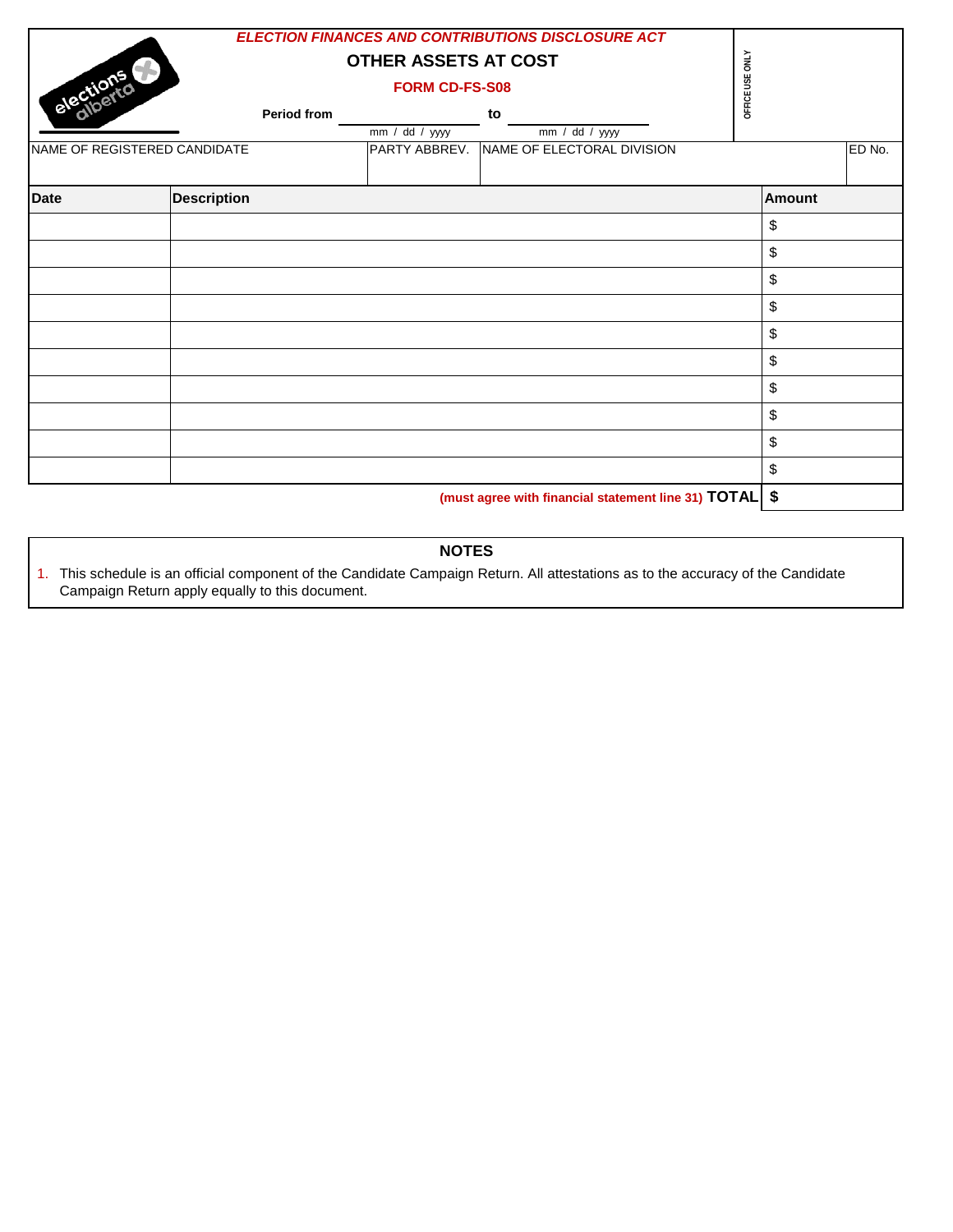|                                       |                                                                                           |                                   | <b>ELECTION FINANCES AND CONTRIBUTIONS DISCLOSURE ACT</b>     |                 |
|---------------------------------------|-------------------------------------------------------------------------------------------|-----------------------------------|---------------------------------------------------------------|-----------------|
|                                       |                                                                                           | <b>TERMS AND DETAILS OF LOANS</b> |                                                               | OFFICE USE ONLY |
|                                       |                                                                                           | <b>FORM CD-FS-S09</b>             |                                                               |                 |
| electi                                | <b>Period from</b>                                                                        |                                   | to                                                            |                 |
| NAME OF REGISTERED CANDIDATE          |                                                                                           | $mm / dd / yy$ yyyy               | $mm / dd / yy$ yy<br>PARTY ABBREV. NAME OF ELECTORAL DIVISION | ED No.          |
|                                       |                                                                                           |                                   |                                                               |                 |
|                                       |                                                                                           | <b>SUMMARY</b>                    |                                                               |                 |
| <b>Total number of loans:</b>         |                                                                                           |                                   |                                                               |                 |
|                                       | Total amount owing on all outstanding loans (must agree with financial statement line 33) |                                   | \$                                                            |                 |
|                                       |                                                                                           | <b>LOAN INFORMATION - LOAN #1</b> |                                                               |                 |
| Name and address of lender:           |                                                                                           |                                   |                                                               |                 |
| Original loan amount:                 | \$                                                                                        |                                   |                                                               |                 |
| <b>Total Interest:</b>                | \$                                                                                        |                                   |                                                               |                 |
| Total payments made:                  | \$                                                                                        |                                   |                                                               |                 |
| Current balance owing:                | \$                                                                                        |                                   |                                                               |                 |
| Term:                                 |                                                                                           |                                   |                                                               |                 |
| <b>GUARANTOR DETAILS</b>              |                                                                                           |                                   |                                                               |                 |
| <b>Amount</b>                         | <b>Full Name and Address of Guarantor</b>                                                 |                                   |                                                               |                 |
| \$                                    |                                                                                           |                                   |                                                               |                 |
| \$                                    |                                                                                           |                                   |                                                               |                 |
| \$                                    |                                                                                           |                                   |                                                               |                 |
| \$                                    |                                                                                           |                                   |                                                               |                 |
| <b>PAYMENT DETAILS</b>                |                                                                                           |                                   |                                                               |                 |
| <b>Date</b>                           | Full Name and Address of Payer                                                            |                                   |                                                               | <b>Amount</b>   |
|                                       |                                                                                           |                                   |                                                               | \$              |
|                                       |                                                                                           |                                   |                                                               | \$              |
|                                       |                                                                                           |                                   |                                                               | \$              |
|                                       |                                                                                           |                                   |                                                               | \$              |
|                                       |                                                                                           | <b>LOAN INFORMATION - LOAN #2</b> |                                                               |                 |
| Name and address of lender:           |                                                                                           |                                   |                                                               |                 |
| Original loan amount:                 | \$                                                                                        |                                   |                                                               |                 |
| Total Interest:                       | \$                                                                                        |                                   |                                                               |                 |
| Total payments made:                  | \$                                                                                        |                                   |                                                               |                 |
| Current balance owing:                | \$                                                                                        |                                   |                                                               |                 |
| Term:                                 |                                                                                           |                                   |                                                               |                 |
| <b>GUARANTOR DETAILS</b>              |                                                                                           |                                   |                                                               |                 |
| <b>Amount</b>                         | <b>Full Name and Address of Guarantor</b>                                                 |                                   |                                                               |                 |
| \$                                    |                                                                                           |                                   |                                                               |                 |
| \$                                    |                                                                                           |                                   |                                                               |                 |
| \$                                    |                                                                                           |                                   |                                                               |                 |
| \$                                    |                                                                                           |                                   |                                                               |                 |
| <b>PAYMENT DETAILS</b><br><b>Date</b> | Full Name and Address of Payer                                                            |                                   |                                                               | <b>Amount</b>   |
|                                       |                                                                                           |                                   |                                                               |                 |
|                                       |                                                                                           |                                   |                                                               | \$              |
|                                       |                                                                                           |                                   |                                                               | \$<br>\$        |
|                                       |                                                                                           |                                   |                                                               |                 |
|                                       |                                                                                           |                                   |                                                               | \$              |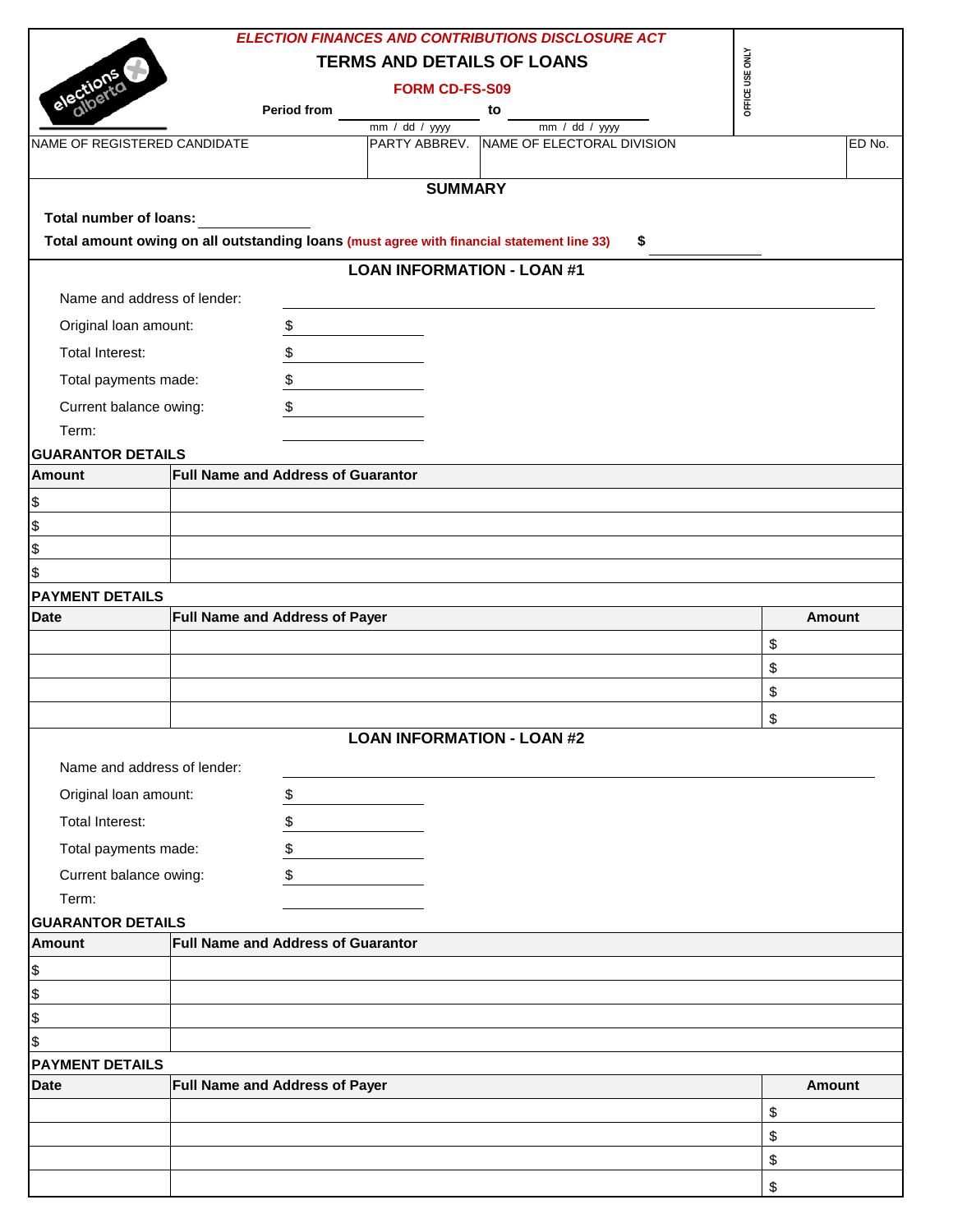| elections   |                              |             | <b>ELECTION FINANCES AND CONTRIBUTIONS DISCLOSURE ACT</b><br><b>ACCOUNTS PAYABLE</b><br>FORM CD-FS-S10 | OFFICE USE ONLY            |  |           |        |
|-------------|------------------------------|-------------|--------------------------------------------------------------------------------------------------------|----------------------------|--|-----------|--------|
|             |                              | Period from | $\overline{mm}$ / dd / yyyy                                                                            | to<br>$mm / dd / yy$ yy    |  |           |        |
|             | NAME OF REGISTERED CANDIDATE |             | PARTY ABBREV.                                                                                          | NAME OF ELECTORAL DIVISION |  |           | ED No. |
| <b>Date</b> | <b>Supplier</b>              |             |                                                                                                        | <b>Description</b>         |  | Amount    |        |
|             |                              |             |                                                                                                        |                            |  | \$        |        |
|             |                              |             |                                                                                                        |                            |  | \$        |        |
|             |                              |             |                                                                                                        |                            |  | \$        |        |
|             |                              |             |                                                                                                        |                            |  | \$        |        |
|             |                              |             |                                                                                                        |                            |  | \$        |        |
|             |                              |             |                                                                                                        |                            |  | \$        |        |
|             |                              |             |                                                                                                        |                            |  | \$        |        |
|             |                              |             |                                                                                                        |                            |  | \$        |        |
|             |                              |             |                                                                                                        |                            |  | \$        |        |
|             |                              |             |                                                                                                        |                            |  | \$        |        |
|             |                              |             |                                                                                                        |                            |  | $\bullet$ |        |

**(must agree with financial statement line 34) TOTAL \$**

# **NOTES**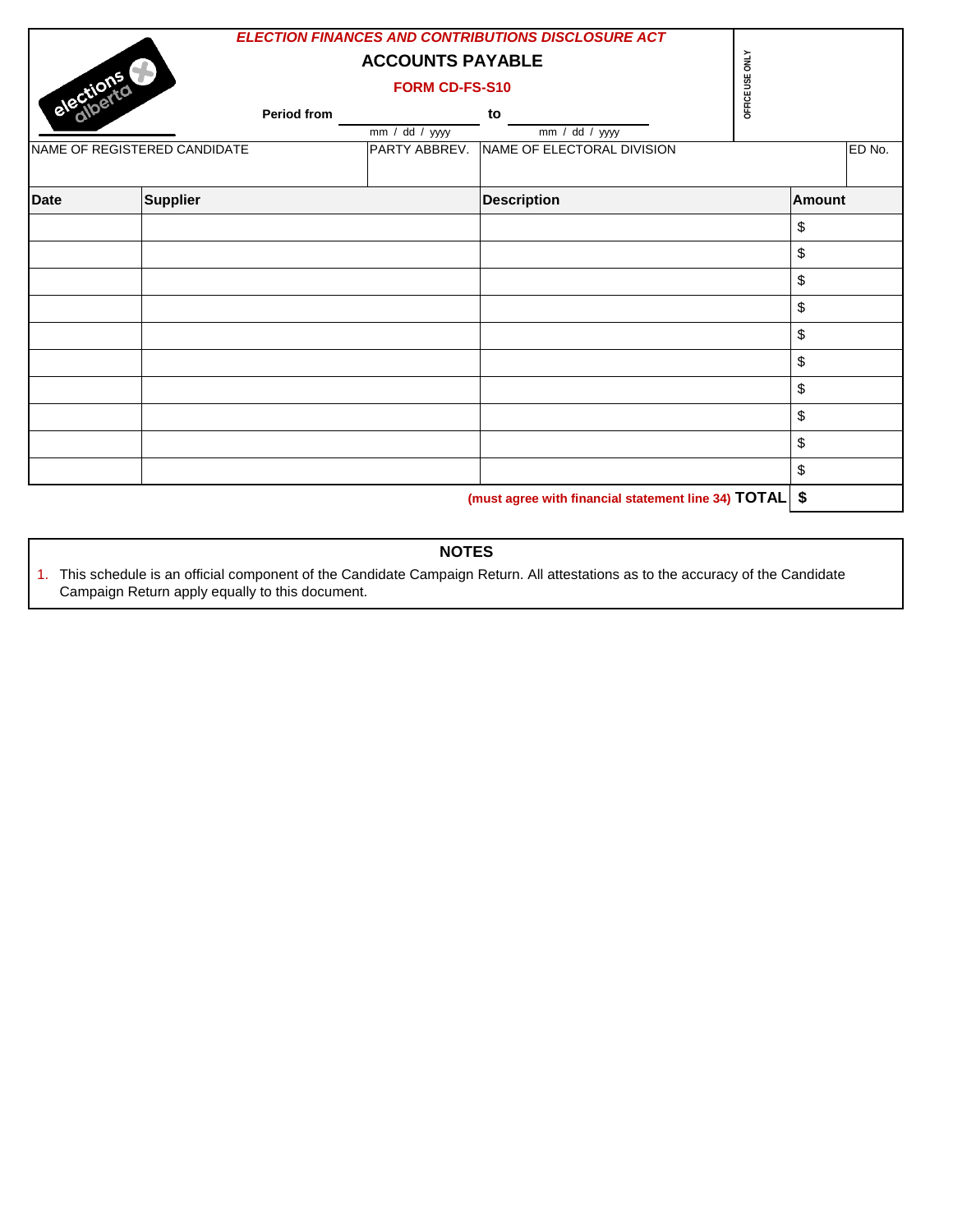| elections                    |                 |               | FORM CD-FS-S11             | <b>ELECTION FINANCES AND CONTRIBUTIONS DISCLOSURE ACT</b><br>DEBTS INCURRED BUT NOT YET BILLED                                                                                                                                           | OFFICE USE ONLY                                                               |               |
|------------------------------|-----------------|---------------|----------------------------|------------------------------------------------------------------------------------------------------------------------------------------------------------------------------------------------------------------------------------------|-------------------------------------------------------------------------------|---------------|
|                              |                 | Period from   | $\overline{mm / dd / yy}$  | to<br>mm / dd / yyyy                                                                                                                                                                                                                     |                                                                               |               |
| NAME OF REGISTERED CANDIDATE |                 | PARTY ABBREV. | NAME OF ELECTORAL DIVISION |                                                                                                                                                                                                                                          | ED No.                                                                        |               |
| <b>Date</b>                  | <b>Supplier</b> |               |                            | <b>Description</b>                                                                                                                                                                                                                       |                                                                               | <b>Amount</b> |
|                              |                 |               |                            |                                                                                                                                                                                                                                          |                                                                               | \$            |
|                              |                 |               |                            |                                                                                                                                                                                                                                          |                                                                               | \$            |
|                              |                 |               |                            |                                                                                                                                                                                                                                          |                                                                               | \$            |
|                              |                 |               |                            |                                                                                                                                                                                                                                          |                                                                               | \$            |
|                              |                 |               |                            |                                                                                                                                                                                                                                          |                                                                               | \$            |
|                              |                 |               |                            |                                                                                                                                                                                                                                          |                                                                               | \$            |
|                              |                 |               |                            |                                                                                                                                                                                                                                          |                                                                               | \$            |
|                              |                 |               |                            |                                                                                                                                                                                                                                          |                                                                               | \$            |
|                              |                 |               |                            |                                                                                                                                                                                                                                          |                                                                               | \$            |
|                              |                 |               |                            |                                                                                                                                                                                                                                          |                                                                               | \$            |
|                              |                 |               |                            | and the contract of the contract of the contract of the contract of the contract of the contract of the contract of the contract of the contract of the contract of the contract of the contract of the contract of the contra<br>$\sim$ | $\mathbf{r}$ $\mathbf{r}$ $\mathbf{r}$ $\mathbf{r}$ $\mathbf{r}$ $\mathbf{r}$ | $\triangle$   |

**(must agree with financial statement line 35) TOTAL \$**

# **NOTES**